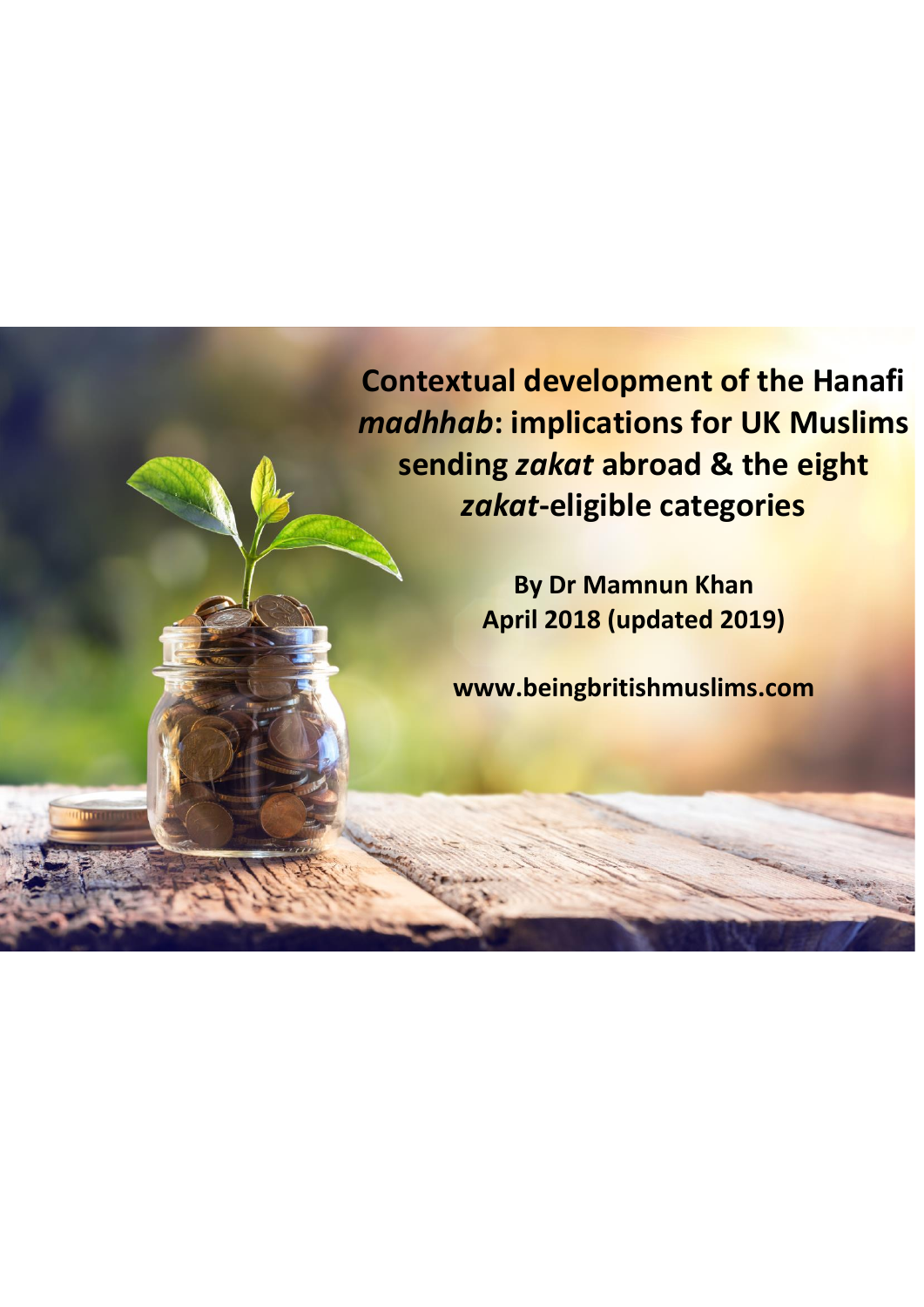## <span id="page-1-0"></span>Contents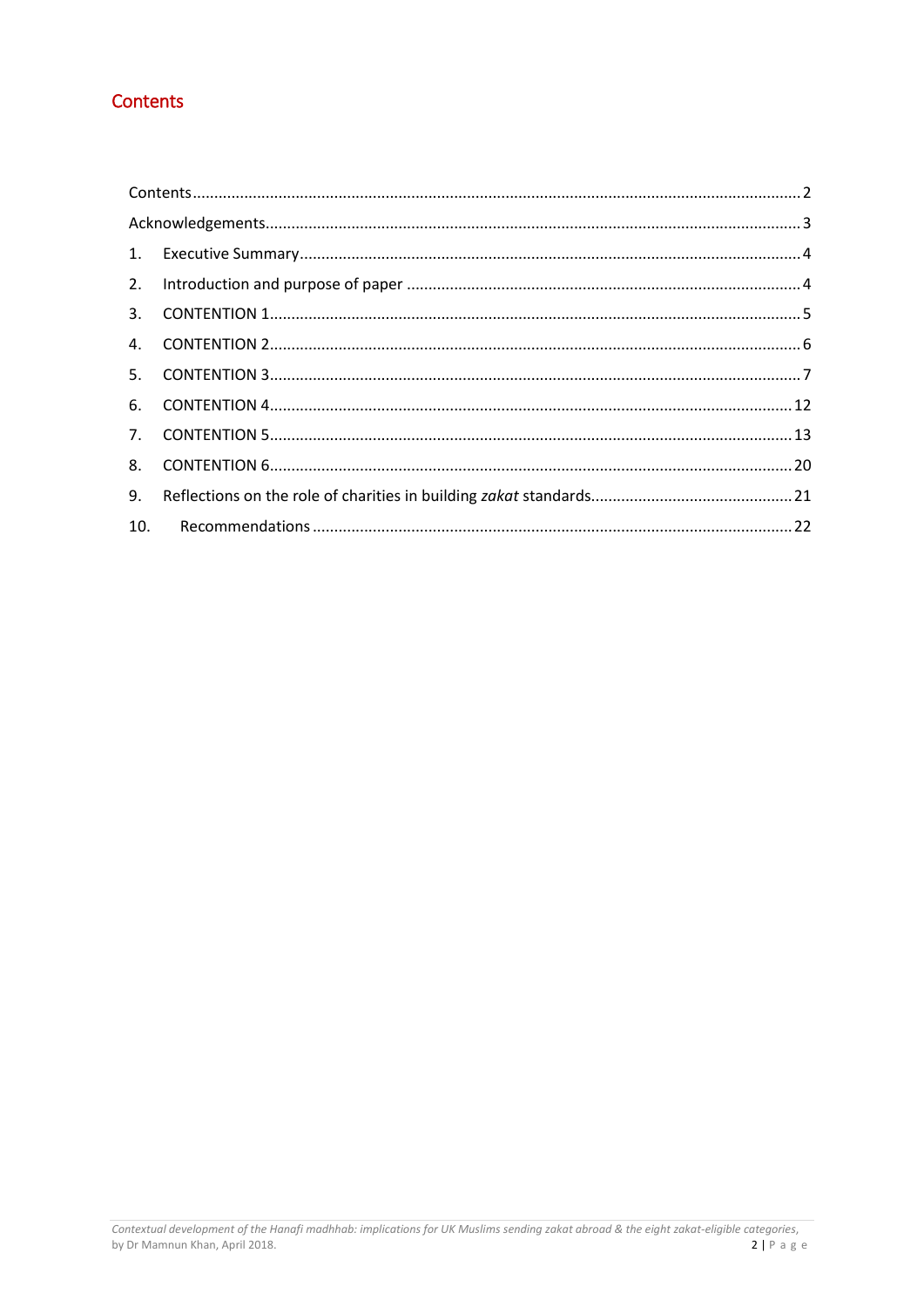### <span id="page-2-0"></span>Acknowledgements

I am grateful to those who read this paper and provided feedback. All mistakes and omissions are my own. If there are any errors in this paper please let me know a[t mamnunkhan123@gmail.com.](mailto:mamnunkhan123@gmail.com)

©Dr Mamnunur Rahman Khan, 2019

This paper has been written independent of any funding or affiliation to any organisation.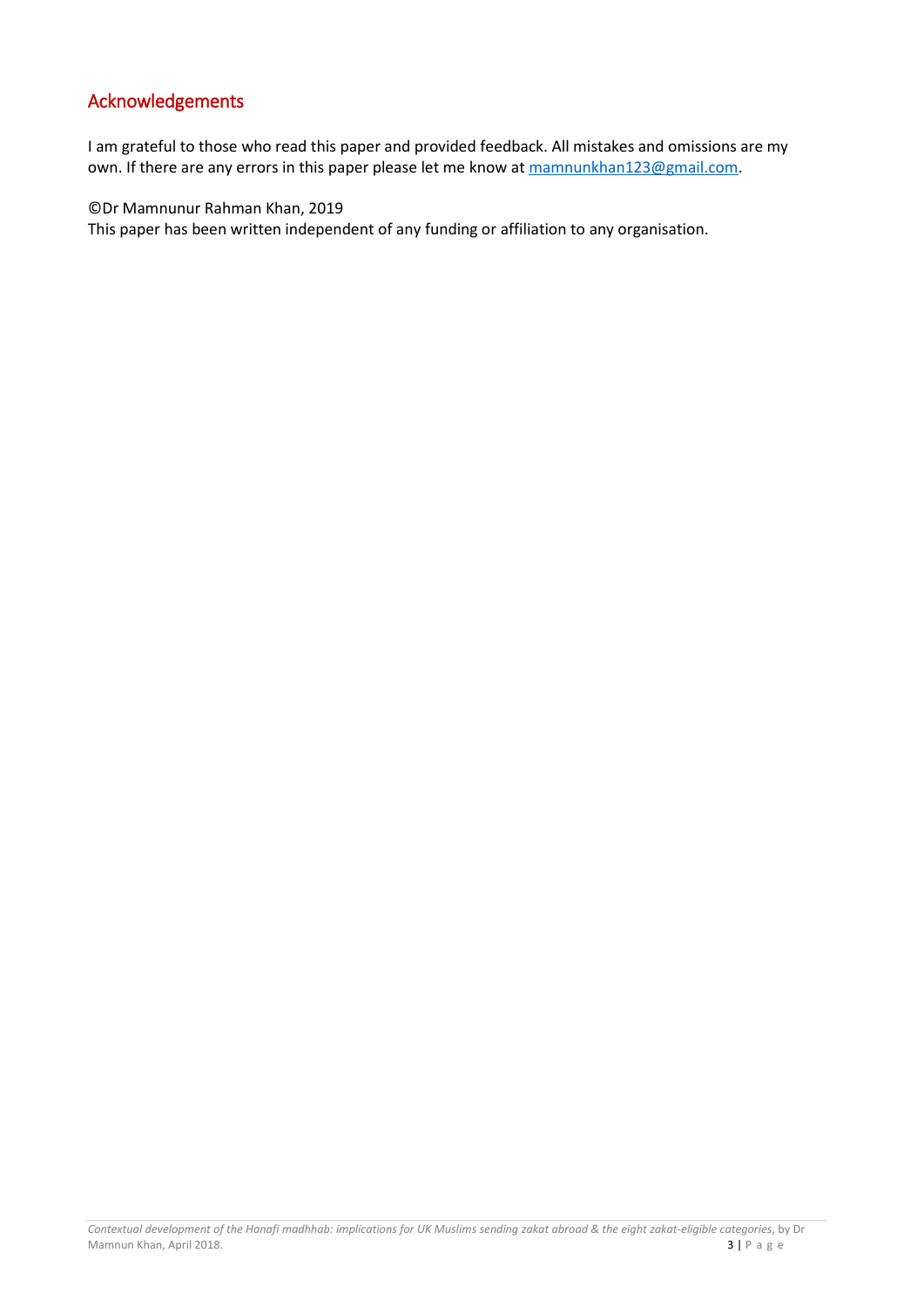# Contextual development of the Hanafi *madhhab*: Implications for UK Muslims sending *zakat* abroad & the eight *zakat*eligible categories

By Dr Mamnun Khan, April 2018 1 www.beingbritishmuslims.com

In the name of Allah, the Most Merciful, the Most Gracious

### <span id="page-3-0"></span>1. Executive Summary

*Zakat* is the third pillar of Islam, invoked alongside *salah* 82 times in the *Qur'an*. However, the awareness of *zakat* as an institution remains poor among British Muslims. While this is partly due to the wider problem of religious illiteracy and crisis of intellect that typifies Muslim communities, more specifically, it is also due to the ethnocentric and overly-restricted way in which the Hanafi *madhhab* is interpreted. In the greater interest of the Muslim public and contextualised development of the Hanafi *madhhab*, this paper recommends that British Muslims adopt a balanced approach to paying their *zakat* by giving more to reputable UK-based institutes that focus on distributing *zakat* in the UK. *Zakat*-collecting institutions, in turn, should adopt a strategy of distribution in a balanced way in accordance with the eight *zakat* categories listed in the *Qur'an*. To avoid confusing the public about the role and distribution of *zakat* and to maximise its impact, *zakat*-distributing institutions should collaborate by pooling *zakat* funds, follow a contextualised standard, and distribute it transformatively. Finally, this paper urges British Muslims to take well thought-out *zakat*-eligible funding proposals to *zakat* institutions as vehicles for delivering *zakat*.

### <span id="page-3-1"></span>2. Introduction and purpose of paper

1

There is a great deal of inertia in the payment of *zakat* in British Muslim communities. According to some estimates, the value of the zakat collected by charity organisations in the UK stood at around £20m<sup>2</sup> in 2017, most of which was collected during Ramadhan. While estimates vary, it is likely that this is no more than 20% (£100m) of the total *zakat* due on UK Muslims. It's possible that about another 10% (£10m) is sent abroad through personal connections and mosques. Of all the *zakat* collected in the UK, it is estimated that 95%-98% of it currently goes abroad, and only 2%-5% (c. £2m-£5m/year) is spent in the UK. To put all of this in some context, the total remittance going from the UK to Bangladesh and Pakistan was nearly £2.2 billion in 2017.<sup>3</sup>

This apathy is further exacerbated by misunderstandings and misconceptions about *zakat*. These misconceptions include, amongst others: *zakat* being treated as a "charity" as opposed to a compulsory 2.5% payment on disposable income above the *nisab* threshold; *zakat* is seen as payable only during Ramadhan; *zakat* is to be paid "hand to mouth" only and not institutionally according to the eightcategories in the *Qur'an*; *zakat* is only for the "poor and needy" and not for advancing scholarship for example; *zakat* is only due on gold and not necessarily other assets like shares and goods for sale; and the belief that the husband is liable to pay the *zakat* due on the wife's gold/silver/jewellery etc.

<sup>1</sup> The original paper was written in April 2018 in response to my article "UK *zakat* belongs in the UK."

<sup>2</sup> See[: https://www.economist.com/britain/2018/02/08/charities-eye-a-muslim-wealth-tax](https://www.economist.com/britain/2018/02/08/charities-eye-a-muslim-wealth-tax)

<sup>3</sup> *Remittance flows worldwide in 2017*[, www.pewglobal.org/interactives/remittance-flows-by-country/,](http://www.pewglobal.org/interactives/remittance-flows-by-country/) 3 April 2019.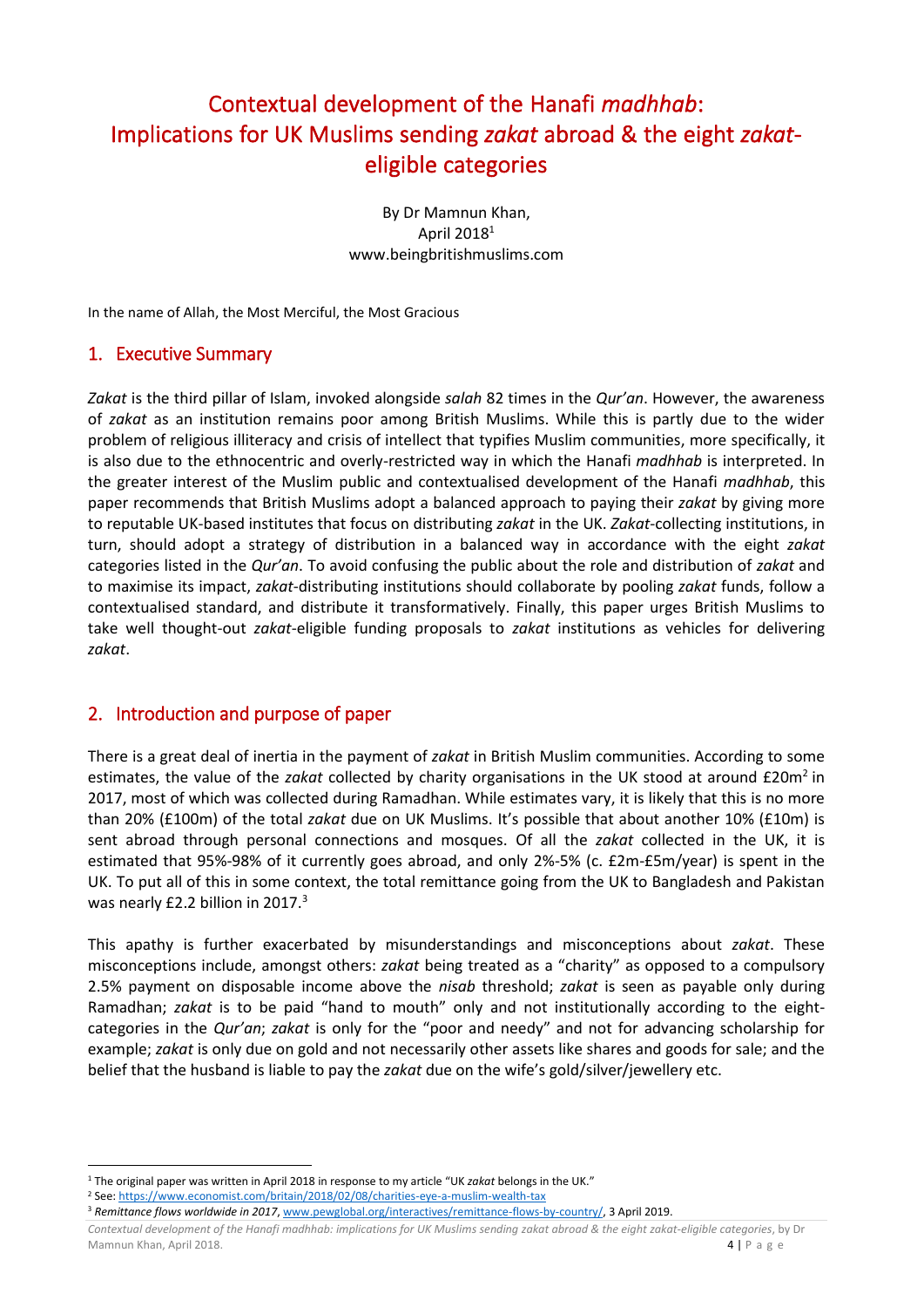This paper seeks to clarify some follow-up in response to my original article<sup>4</sup> which later formed part of a chapter in the book *Being British Muslims*, 5 in which I argued that "UK *zakat* belongs in the UK." Questions are a great way of learning, a virtue which Allah teaches and the Prophet embodied, and I am grateful to the person for advancing their questions. The response below is my own and does not constitute an attempt to provide a legal edict. I have written in my capacity as a student and thinker critically engaged in the public realm. While writing, it became clear that a robust debate is needed in the UK for broader questions around the contextual development of the Hanafi *madhhab*, of which the issue of *zakat* is a good example. I thus resolved to take a more detailed look at the issue, hoping that the resulting paper will stimulate robust discussion, and encourage Muslims to spend their *zakat* in the UK, and ultimately be witnesses to the value of *zakat* itself. I also hope that having read this paper, UK-based charities start prioritising local distribution of *zakat* and spend more of the UK *zakat* in the UK.

The paper is divided into six sections, or "contentions," which contain, by verbatim, the questions in response to my original article. Each contention is then following by a detailed answer. Where possible, I have cited sources but I have not been exhaustive. To keep the discussion focussed, I have not sought to expand on the subject matter beyond what I have deemed is most relevant, and is based on the assumption that the reader has some prior familiarity of the Hanafi *madhhab*.

### <span id="page-4-0"></span>3. CONTENTION 1

[You say that] "Muslims saw it as just another type of *sadaqah* (charity)..." [but, yet] The *Qur'an* refers to *Zakat* as "sadaqah" (9:60, 9:103), as do many of the jurists [so, why is it so interesting to emphasise this point]?

#### **RESPONSE 1**

Yes, that's true, but the point I am making here is a different one. Despite *zakat* being the third obligatory pillar of Islam, most people aren't aware that it's a distinct type of *sadaqah* with its own specific role in society. *Zakat* is an explicit form of: (1) mandatory; (2) means tested; (3) time-bound; (4) calculated expenditure for the one's wealth (subject to qualifying criteria e.g *nisab*, maturity etc.); and (5) It has specific spending categories, as the *Qur'an* states: "…only for the poor (*fuqara*) and for the needy (*masakin*) and for those employed to collect [*zakat*] (*'amilin*) and for bringing hearts together [for Islam] (*muallafat qulubuhum*) and for freeing captives [or slaves] (*riqab*) and for those in debt (*gharimin*) and for the cause of Allah (*fi sabi lillah*) and for the [stranded] traveller (*ibn sabil*) - an obligation [imposed] by Allah. And Allah is Knowing and Wise" (*Qur'an*, 9:60).

Beyond reciting this *ayah* or knowing about *zakat* as one of the five pillars of Islam, most people are none the wiser about the eight purposes of *zakat* listed in the *Qur'an* and *hadith*, or about assets they hold which may be subject to *zakat* e.g. shares or loans they've given out or rental property they've invested in etc. This level of disregard for *zakat*, as one scholar bluntly noted, shows that there is "at least an enormous ignorance about *zakat*" (*Fiqh al-Zakah*).

When Allah speaks about *zakat* using the word *sadaqah*, scholars are clear that He is referring to the obligation of *zakat* and not referring to voluntary (*mandub*/*nawafil*) acts of charity in which all other types of *sadaqah* can be classified with the exception of *sadaqah al-wajiba* (paid as a result of a vow taken) and *sadaqah al-fitr* (payment prior to *Eid al-Fitr* equivalent in monetary terms to a minimum amount of one *sa'* (four double handfuls) of food, grain or dried fruit for each member of the family). In the examples of *sadaqah al-wajiba* and *sadaqah al-fitr*, both words ("*sadaqah*" and "al-wajiba"/"*al-fitr*") are always used together in order to maintain specificity. The fact that commentators of the *Qur'an* (*mufassirun*) and

*Contextual development of the Hanafi madhhab: implications for UK Muslims sending zakat abroad & the eight zakat-eligible categories*, by Dr Mamnun Khan, April 2018. **5** | P a g e

<sup>1</sup> <sup>4</sup> [http://islamicate.co.uk/keep-your-](http://islamicate.co.uk/keep-your-zakah-at-home/)zakat-at-home/, published on 31<sup>st</sup> March 2018.

<sup>5</sup> Mamnun Khan, *Being British Muslims: Beyond Ethnocentric Religion and Identity Politics*, 2019, pp. 97-100.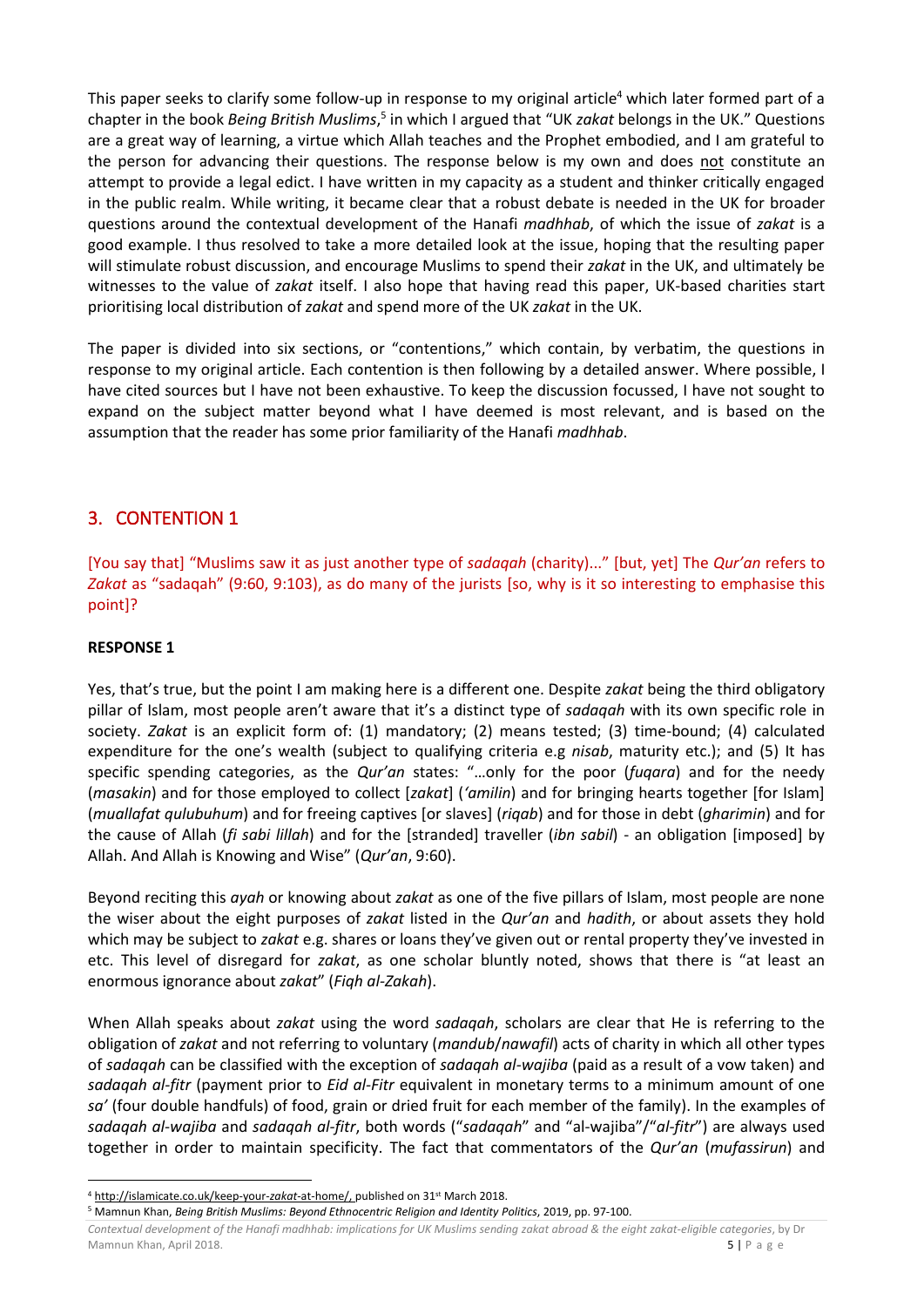jurists (*fuqaha*) interchangeable use *zakat* and *sadaqah* isn't surprising. <sup>6</sup> This is because individual *zakatable* assets (e.g. sheep, livestock etc.) can also be given away as voluntary *sadaqah* too, and hence the use of the term "*sadaqah*" for *zakat* is entirely consistent with both linguistic and legal usage.

To summarise, saying that Muslims often view "*zakat* as just another type of *sadaqah* (charity)…" is justified on grounds that ordinary Muslims are:

- 1) Typically unaware of the eight categories of distribution; and
- 2) Mistakenly conceive of *zakat* as charity with non-specific objectives.

### <span id="page-5-0"></span>4. CONTENTION 2

"Overwhelming *fiqhi* reasoning established local moonsighting." Can this be backed up? Ibn Abidin and others have said the position of the three madhabs (to the exclusion of the Shafi's) is in favour of global sighting. They say, therefore, the dominant position is of global sighting while local sighting is a minority position.

#### **RESPONSE 2**

The reason for drawing parallels between *zakat* and the UK's moonsighting rupture of the 1990s in the article is simply to make the point that there are important lessons to be learnt. Just like moonsighting,<sup>7</sup> for *zakat*, since 2011 we now have well-established local processes and institutional capability in the UK which we didn't have prior, in light of which it is necessary that we re-examine how we distribute *zakat*.

Yes, it is true that in the classical Hanafi *madhhab* the entire world is considered a single sighting zone (consideration of difference of location – *ikhtilaf al-matali*), and that in the classical Shafi' *madhhab* this is restricted. However, the global sighting principle was never achieved in practice; people did their own local sighting in their own locality throughout history. What earlier Hanafi scholars understood by "global" must not be retro-interpreted through today's idea of globalised telecommunications since it didn't exist then. One reason for this is that other variables relevant to how the global media and information/disinformation flows work would have come into consideration, but since earlier scholars could not have conceived of "global" as we do today, they did not incorporate such variables into their reasoning. In restricting the sighting zone to a reasonable distance of travel, Imam al-Shafi' arguably understood how far news of sighting can practically travel in his time.

Moreover, only evidences to the contrary exist in historical records both in what has been relayed by travellers<sup>8</sup> and also in *hadith* literature. For example, in the narration of Kurayb reported in Sahih Muslim,<sup>9</sup> the Companions of the Prophet witnessed the new Moon of Ramadhan in Shaam a day prior to Companions in Madina, yet despite the news of sighting travelling from Shaam to Madina, come the end of Ramadhan the Companions in Madina continued to keep their fast according to their own sighting for the start of Ramadhan, and defaulted to the principle of a 30-day lunar month. The principle that one goes by their own local sighting has been textually established on this evidence. The same cannot be said about global sighting.

Moreover, there are other factors involved in *fiqhi* reasoning on this issue (*mas'ala*). My intention for bringing them into discussion here is only to illustrate the point that if we want to do *madhhab fiqh* properly, we should look at the fuller and consistent reasoning, including incorporating modern

<sup>9</sup> [https://www.sunnah.com/muslim/13/34.](https://www.sunnah.com/muslim/13/34)

<sup>1</sup> <sup>6</sup> See: Al-Marghinani's *Al-Hidayah* vol. 1 for an example of this pattern.

<sup>7</sup> Examples of established bodies with processes for Moonsighting across the UK every month include Wifaqul Ulama [\(www.wifaqululama.co.uk\),](http://www.wifaqululama.co.uk/) ICOUK [\(www.moonsighting.org.uk\)](http://www.moonsighting.org.uk/), New Crescent Society [\(www.newcrescentsociety.blogspot.org\),](http://www.newcrescentsociety.blogspot.org/) as well as individual astronomy enthusiasts and independent groups (e.g. HMNAO).

<sup>8</sup> See: Ibn Jubayr's *Rihla* where he constantly refers to moonsighting to determine the start of the new month.

*Contextual development of the Hanafi madhhab: implications for UK Muslims sending zakat abroad & the eight zakat-eligible categories*, by Dr Mamnun Khan, April 2018. **6** | P a g e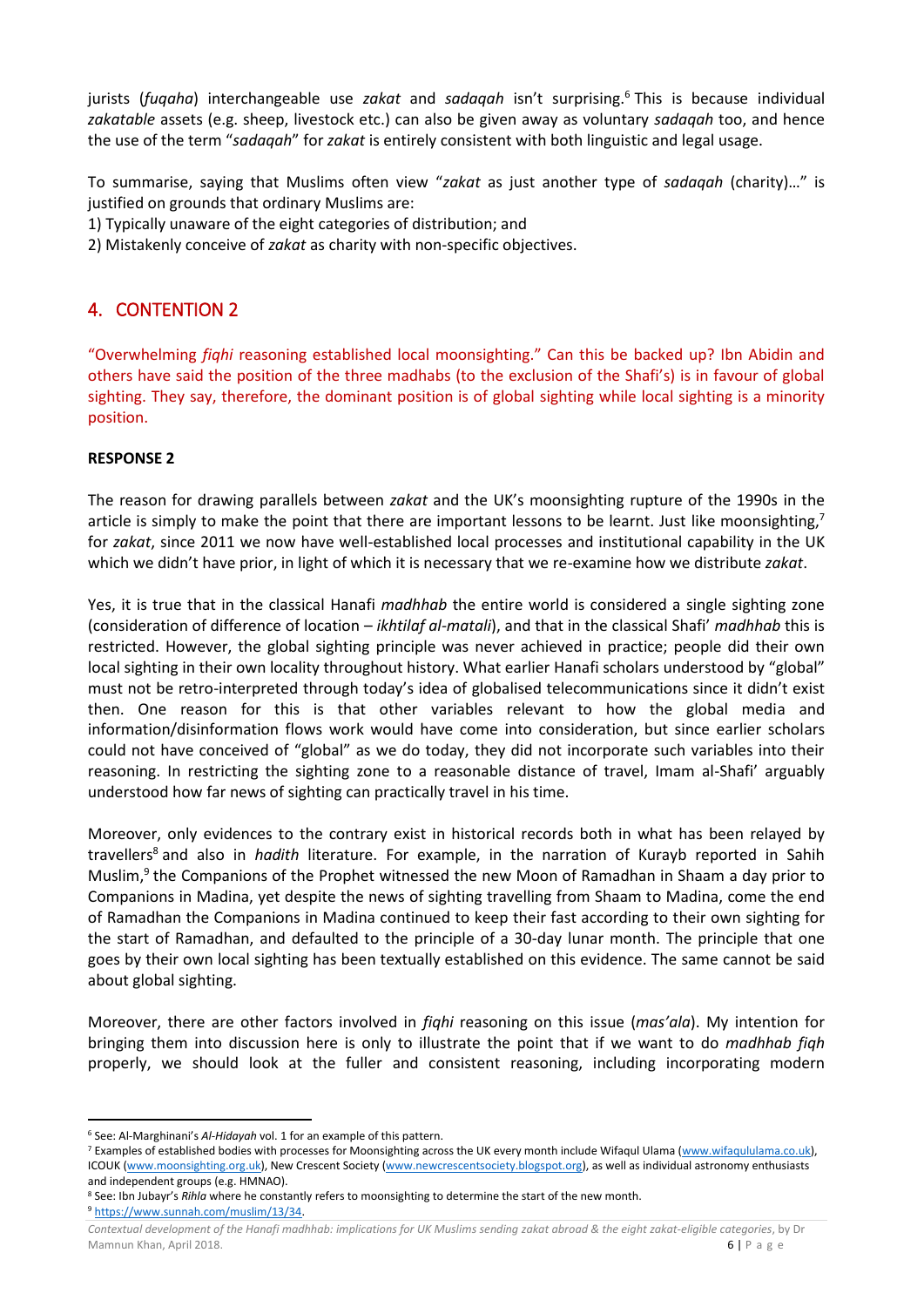developments in *fiqh*, rather than cherry picking points in chaotic appropriation of the historical authority of school-based *fiqhi* reasoning to advance one's own position.

The Hanafi *madhhab* stipulates:

- a) Conditions for negating false/impossible sighting depending on whether sighting happens in clear/or unclear sky. The stringency of these conditions has historically changed from place to place depending on the prevalence of fraudulent sightings etc.
- b) Moreover, astronomical visibility data have now been incorporated as a valid additional test for negating false/impossible sightings. These data points didn't exist 182 years ago at the time of Ibn Abidin (d 1836), but their use has been approved by leading contemporary Hanafi authorities such as Mufti Taqi Usmani, Shaykh Akram Nadwi and many others. This is a good example of how *fiqh* needs to continuously evolve to remain relevant, incorporating and responding to the development of human societies.
- c) You will note that both (a) and (b) are not currently enforced for verifying witness reports in Saudi Arabia. In fact, it is well-documented that historically many false/impossible sightings have been accepted by Saudi Courts making a mockery of eye-witness testimony.
- d) The body of modern Hanafi jurists have given *fatawa* to the effect that people should do their own local moonsighting and not rely on far places like Saudi Arabia. This is the current position of Darul Uloom Deoband, Barelwi ulama, Mufti Taqi Usmani etc.<sup>10</sup> It was also the position of the *fiqh* conference held in Makkah in February 2012 which was attended by the world's leading authorities including Mufti Taqi Usmani in which Motion 6 was passed which stated: "those countries with a Muslim minority who cannot sight the Moon due to some reason then it is necessary upon them to follow the nearest Muslim-majority country or the nearest country with a Muslim community in which the sighting of the Moon is established similar to those Islamic centres and the like."<sup>11</sup>
- e) Compliance to conditions of how news of crescent moonsighting is received from Saudi Arabia in a legally acceptable way is only met for Ramadhan and Shawwal and at no other point in the year, where calendarisation defaults to the Ummul Qura calendar. You will note that the Ummul Qura calendar is based on Moon-birth calculation (which is prior to the time when the Moon is first visible to the naked eye) and, certainly, it is not based on visibility-birth calculations (which reflects visibility by eye and what is most congruent with the phrase "sighting the Moon"). As a result, there is a significant non-compliance to the legal principles of determining the lunar calendar for religious purpose outside of Ramadhan and Shawwal, and ultimately reflects apathy in our communities. I am aware that scholars and activists have written to Saudi authorities requesting changes to the Ummul Qura calendar to make it aligned to visibility sighting calculations, which should help reduce disputes in the UK.

In principle, as I understand, according to the Hanafi *madhhab* (both classical and contemporary), if the above points (a), (b) and (e) are satisfied then arguably there is no legal reason for UK Muslim to not follow easterly countries like Saudi Arabia. However, as explained, those conditions are not currently met. Moreover, it remains to be seen if doing so would in practice lead to unity (locally and nationally), which is a separate matter that requires other factors to be taken into consideration.<sup>12</sup>

# <span id="page-6-0"></span>5. CONTENTION 3

"The Prophet exemplified it as a general principle, and specifically in the example of *zakat* he indicated that *zakat* is to be kept local." According to a narration in *Sahih al-Bukhari*, Mu'adh (RA) would transfer

*<http://www.irtis.org.uk/images/Articles/The%20Islamic%20Calendar%20according%20to%20Muslims%20in%20the%20UK%202.pdf>*

*Contextual development of the Hanafi madhhab: implications for UK Muslims sending zakat abroad & the eight zakat-eligible categories*, by Dr Mamnun Khan, April 2018. **7** | P a g e <sup>12</sup> Mamnun Khan (2015), *Towards a Unified Approach to Crescent Moon Sighting in the UK[, http://wifaqululama.co.uk/images/pdf/Unified.pdf](http://wifaqululama.co.uk/images/pdf/Unified.pdf)*

**<sup>.</sup>** <sup>10</sup> For *fatawa* see, [www.moonsighting.org.uk;](http://www.moonsighting.org.uk/) [http://www.moonsighting.org.uk/en/publications/42-fatawa/208-regional-moon-sighting-fatwa](http://www.moonsighting.org.uk/en/publications/42-fatawa/208-regional-moon-sighting-fatwa-by-darul-uloom-deoband.html)[by-darul-uloom-deoband.html](http://www.moonsighting.org.uk/en/publications/42-fatawa/208-regional-moon-sighting-fatwa-by-darul-uloom-deoband.html)

<sup>&</sup>lt;sup>11</sup> Amjad Muhammad (2015), *The Islamic Calendar according to Muslims in the UK*,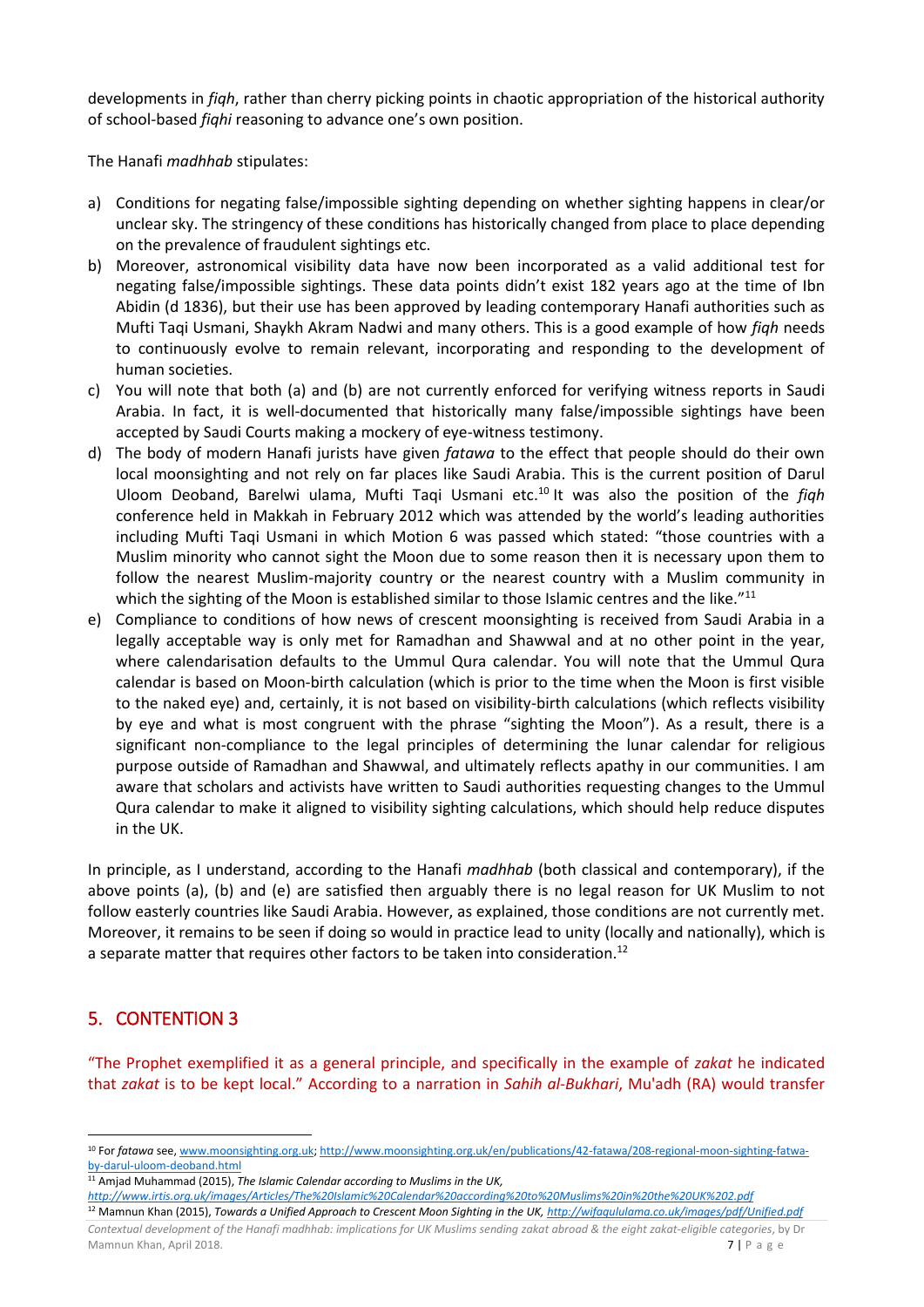some *zakat* funds of Yemen to Madinah. Transferring *zakat* money has also been reported as the practice of several early Muslims. See[: https://www.basair.net/zakat-purpose-objectives-hanafi-school/](https://www.basair.net/zakat-purpose-objectives-hanafi-school/)

#### **RESPONSE 3**

Firstly, to clarify, Mu'adh ibn Jabal transferred some<sup>13</sup> *zakat* funds from Yemen to Madinah only because the poor of Madinah were in greater need and it wasn't all of the *zakat*. It certainly wasn't like what happens today where only 2-5% of all *zakat* stays in the UK while the rest goes abroad in a highly scattered way. Moreover, these cases weren't the norm but exceptions based on conditions at the time, and provided there was political union and unity of purpose. Thus, to advance this as an argument for the transference of *zakat* being the norm while discounting conditions like political union, unity of purpose, pooling of *zakat* etc. is inconsistent.

The position of the *Aimma al-mujtahidin* of the major schools of Sunni law is that *zakat* is to be kept  $local<sup>14</sup>$ 

| <b>School of law</b> | <b>Opinion</b>                                                                                                                                                                                                                                                                                                                                                                      |
|----------------------|-------------------------------------------------------------------------------------------------------------------------------------------------------------------------------------------------------------------------------------------------------------------------------------------------------------------------------------------------------------------------------------|
| Hanbali              | Preference is to disburse all of the zakat to the poor of one's locality. It is not<br>permissible to transfer it to a location where prayer is to be shortened [if one<br>travelled to it]; though if one does so it suffices - unless there are no poor persons in<br>the land, in which case he is to distribute it in the land closest to him (Al-Hajjawi, Zad<br>al-Mustagni). |
| Shafi'               | If the eight categories are found in the place where zakat is collected, it is<br>prohibited and invalid to transfer the zakat elsewhere - except if it is being<br>distributed by the head of state, in which case he may transfer it to another place (Ibn<br>Naqib, 'Umdat al-Salik).                                                                                            |
| <b>Maliki</b>        | Transferring zakat is impermissible, except if there is a pressing need to do so (al-<br>Bassam, Tawdih al-Ahkam min Bulugh al-Maram).                                                                                                                                                                                                                                              |
| Hanafi               | See below                                                                                                                                                                                                                                                                                                                                                                           |

With this clarification, I'd like to take a closer look at the specifics of the Hanafi *madhhab* on this *mas'ala,*  according to which the starting position is this: "It is disapproved (*makruh*) to send *zakat* of one place/land to another" (al-Quduri, al-Hidaya, al-Thanawi, Fiqh us-Sunnah vol. 3, Nadwi vol. 2 etc.). This disapproval from the outset establishes a default position. The question this poses is: why should adherents of the Hanafi *madhhab* commit themselves to an act of subservience to Allah in a manner that scholars of the school have unanimously disapproved (*makruh*), even if the act is permissible?

We can then look for conditions in which the disapproval may be lifted and evaluate the relevant factors in light of current contexts to check the extent to which they would constitute valid grounds for lifting the disapproval. Such conditions are mentioned in various Hanafi *fiqh* texts, which I shall attempt to evaluate below.

#### **1) When there is a surplus of** *zakat* **after meeting the needs of one's own locality.**

It is estimated that 98% of the UK's *zakat* currently goes abroad. The 2-5% (c. £2-5m) that is spent in the UK goes nowhere near to meeting the needs of the impoverished among the 3 million British Muslims (c. 5% of the UK population), which is projected to increase to 6.5 million by 2050 (c. 9.7%). Some of the major reasons for this are briefly listed below and others are outlined later in the paper.

**<sup>.</sup>** <sup>13</sup> The amount of *zakat* transferred by Mu'adh ibn Jabal is not clear, but I have assumed "some" in line with Mufti Zameelur Rahman's article citing *Fath al-Bari*.

<sup>14</sup> Taken from: Shaykh Surkheel Sharif, *Zakat: Helping the Needy at Home or Just Abroad?,* The Humble "I", 9 Feb 2015. See also *Fiqh al-Zakat* of Shaykh Yusuf Qaradawi.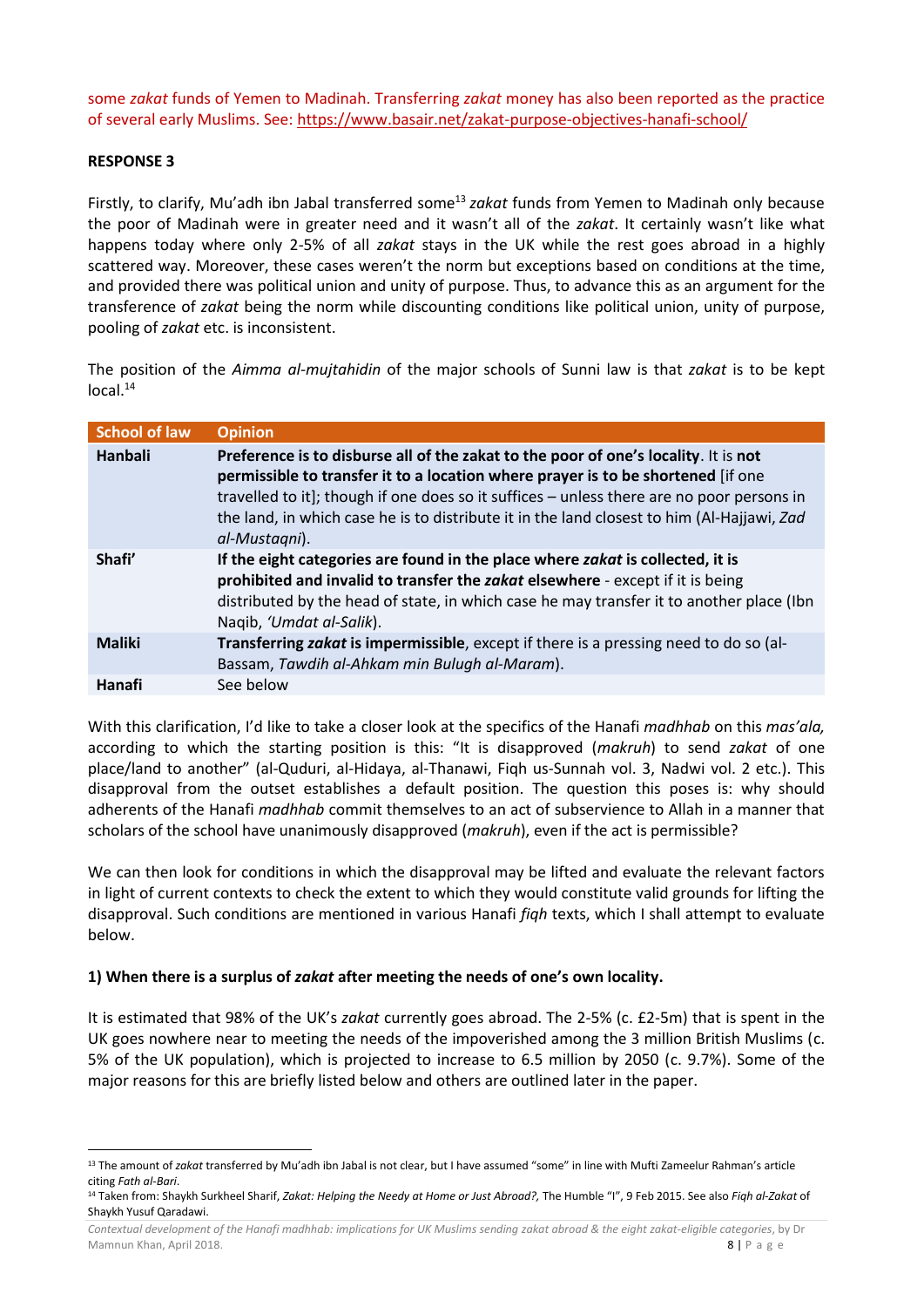- 1. There are thousands of destitute Muslim families and women every year, as a result of domestic abuse, divorce, lack of awareness/delays in receiving state welfare benefits, unemployment, conversion to Islam, old age etc.
- 2. Hundreds of maktabs (afterschool Islamic studies classes) struggle to achieve quality and scale because the funding model isn't in place. For example, if prices were to increase to fund quality, parents would be unable to afford it.
- 3. Around 3000 Muslim children come into foster caring every year, many of whom are put into non-Muslim households because of a shortage of foster carers.
- 4. Islamic scholarship is yet to truly inspire Muslims in the British experience to achieve a moral, Godly plane.
- 5. There is a need to provide emergency support in exceptional tragedies like Grenfell Tower where there is failure of state and local authority etc.

#### **2) When there are relatives in need of** *zakat* **in other places.**

At the last census in 2011, roughly 47% of British Muslims were born in the UK.<sup>15</sup> By 2018 this has tipped over the 50% mark, which has meant that, arguably, the Muslim population of the UK ought to be considered overall to be second and third generation. For this segment, it is increasingly an exceptional situation rather than the norm as it was for the first generation to have close relatives (in need of *zakat*) in the countries of their parents/grandparent's origin. Even for the first generation, most of their elderly relatives abroad have passed away. Others have come over to the UK or are no longer eligible for *zakat*. For the fourth generation, by 2050, there will be even fewer close relatives abroad, and still fewer with whom they maintain familial relations. There may be pockets of Muslims where this is not the case, reflecting the immigration histories of people from different parts of the Muslim world, but for the vast majority of British Muslims arguably this is already the case in 2018.

Giving *zakat* to multinational charities which spend *zakat* abroad is highly to fulfil this condition (relatives in need of *zakat* in other places) since they don't distribute the *zakat* specifically to one's relatives.

Thus, the objective of maintaining familial bonds among impoverished relatives abroad, which is one of the main reasons for sending *zakat* to other places according to the Hanafi *madhhab*, is not met.

#### **3) When there are people needier in a distant place than in one's locality.**

Seeing death and devastation in war-torn areas or the aftermath of natural disasters immediately compels us to help those affected. This is of course a sign of a human heart. However, there is still a need to attend to issues of responsibility and accountability towards those in need within the UK. The statistics around poverty in British Muslim communities, I would argue, emphatically dispels the myth that there are few or no poverty-stricken Muslims of the UK in need of *zakat*.

- 1. The scale of poverty within Muslim communities typically does not make it into the press so much, so we don't get a full sense of the scale of the problem. However, the reality is that many Muslims rely on welfare benefits to make ends meet. Austerity measures and generally Muslims coming from the lowest socio-economic groups means that they have higher than average propensity for poverty and crime. As the Muslim population grows in the UK over time, these problems are likely to persist and perhaps worsen in absolute volume terms. Hence, the idea that Muslims aren't in need of *zakat* in the UK compared to elsewhere is highly questionable on this point alone.
	- a. According to 2017 data, ethnic minorities (both overall and when segmented into Black/Pakistani/Bangladeshi etc.) have higher rates of unemployment and are more likely to be arrested, charged, prosecuted and imprisoned.<sup>16</sup>

<sup>1</sup> <sup>15</sup> *Census 2011: Muslims in Britain*[, http://www.brin.ac.uk/2013/census-2011-muslims-in-britain/](http://www.brin.ac.uk/2013/census-2011-muslims-in-britain/) <sup>16</sup> Source:<https://revisesociology.com/2017/08/30/ethnicity-and-inequality-in-the-uk-2017/>

*Contextual development of the Hanafi madhhab: implications for UK Muslims sending zakat abroad & the eight zakat-eligible categories*, by Dr Mamnun Khan, April 2018. **9** | P a g e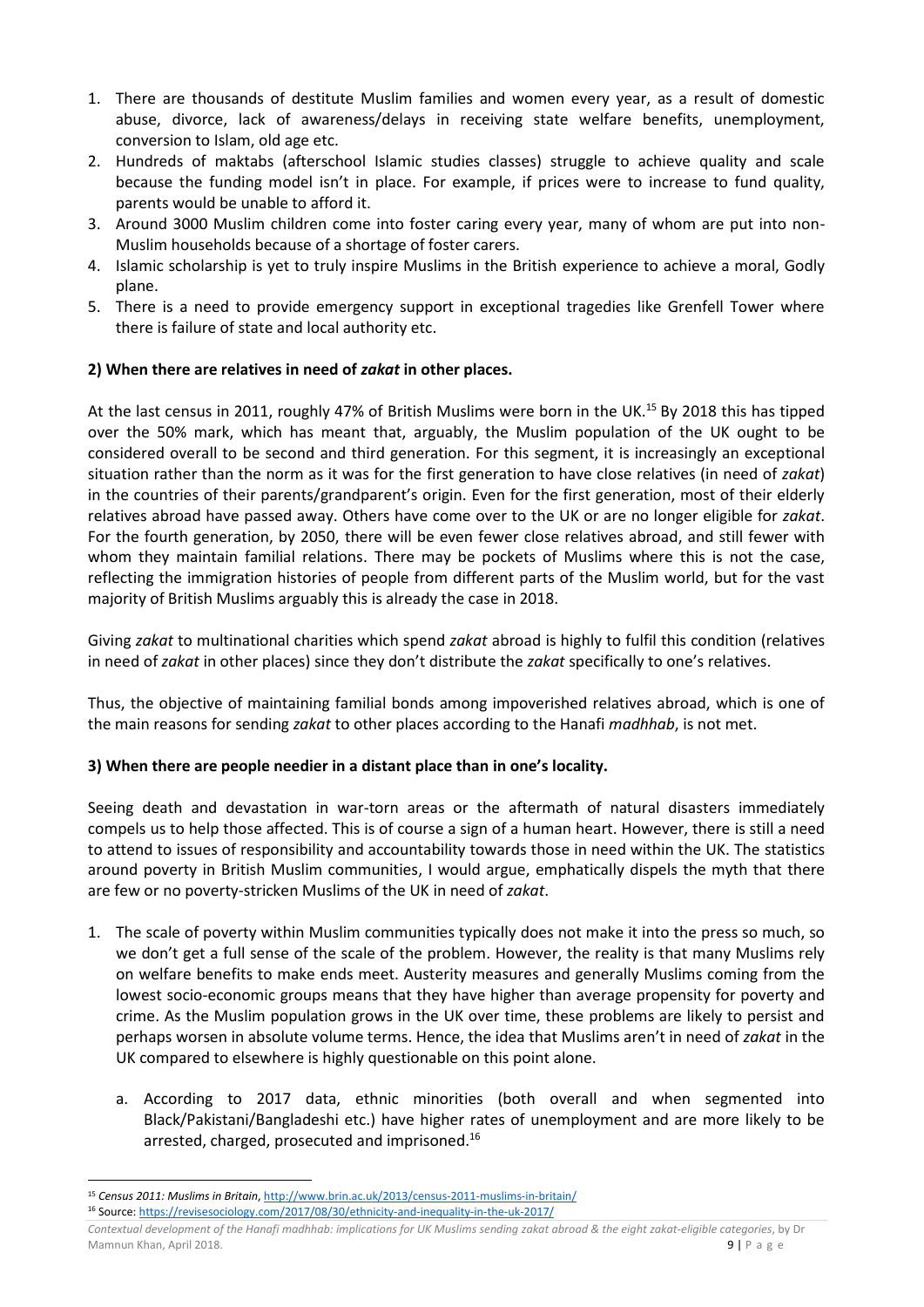- b. 33% of all ethnic minorities (BME) of the UK are Muslim, of which 63% are Asian, most of whom will come from a Hanafi background and live in majority Hanafi communities.<sup>17</sup>
- c. As at 2016, 50% of Bangladeshi households were considered to be in poverty, 46% for Pakistani and 40% for Black and African.<sup>18</sup>
- d. Currently, over a third of Pakistani men and over half of Bangladeshi men are paid below the Living Wage (based on the "real cost of living"). The London Living Wage is currently £10.20 per hour and £8.75 per hour outside of London.<sup>19</sup> Even by a measure of the Minimum Wage (£8.21 at 1 April 2019 for 25 and over group), by 2020 there will be approx. >10% of the working population who will be on the Minimum Wage $20 -$  many of whom will be Muslim.
- e. Studies also show that there is a significant correlation between inequality and debt. Twice as many individuals living in households in the lowest total wealth quintile are in financial debt compared with those living in households in the highest wealth quintile (46% compared with  $23\%$ ).<sup>21</sup>

While these definitions of poverty don't necessarily amount to individuals becoming eligible for *zakat*, the point of stating them here is to illustrate that there is already a large pool of Muslims who struggle to make ends meet and therefore have a higher propensity to become *zakat* eligible. The situation is likely to get worse over time with the predicted rise in income inequality and lack of progress on social mobility.

- 2. It's also worth bearing in mind that unless tragedies or TV charity appeals happen at the anniversary date (on complete *hawl*/lunar year) for calculating *zakat*, *zakat* payers would either be paying in advance or in delayed payment. While this is permitted, in practice it complicates *zakat* calculations since it introduces the additional complication of taking into account annualised wealth maturation. This is acknowledged in *al-Hidayah* where Imam al-Marghinani states in the chapter on *zakat*, that "it is difficult to state its [*nisab*] completion during the course of the year." Moreover, the reactionary nature of making *ad hoc* payments of *zakat* struggles to deliver strategic outcomes since charity organisations are constantly fire-fighting somewhere in the world and rarely have long term (>30 year) commitments required to bring about transformative poverty eradication. Ad hoc payments also cause an imbalance in attending to more local *zakat*-applicable priority areas.
- 3. Tragedies also occur in the UK. Grenfell Tower is a good example of why Muslims need the institutional capability of *zakat*.
- 4. Lastly, I want to make the point about the need to consolidate bonds between people at the local level in an otherwise very diverse and fragmented set of British Muslim communities. Given the ethno-national and ethno-cultural barriers to a more cohesive intra-Muslim experience, it is imperative that we do everything we can financially to create bonds of affection at home in the UK ("right of the neighbour" argument used by in al-Hidayah). Otherwise, without solidarity built upon mutual affection of one another, the future, if historical examples are anything to go by, will likely erode subservience to God and confidence to seek guidance from revelation.

#### **4) If there are religious works/scholarship more deserving of** *zakat* **in other places.**

With the growing issues listed below, I would argue that it has never been so important to invest in Islamic scholarship in the UK from the category of *fi sabi lillah*. In fact, it is more advantageous that Muslims of the West take a lead in advancing the intellectual ground work to help Muslims elsewhere.

1

<sup>21</sup> Source: Office of National Statistics -

*Contextual development of the Hanafi madhhab: implications for UK Muslims sending zakat abroad & the eight zakat-eligible categories*, by Dr Mamnun Khan, April 2018. 10 | P a g e

<sup>17</sup> Source: 2011 Census.

<sup>18</sup> Source: Joseph Rowntree Foundation:<https://www.jrf.org.uk/report/poverty-ethnicity-labour-market>

<sup>19</sup> Source:<https://www.livingwage.org.uk/calculation>

<sup>&</sup>lt;sup>20</sup> Source: [http://www.resolutionfoundation.org/publications/low-pay-britain-2017/.](http://www.resolutionfoundation.org/publications/low-pay-britain-2017/)

[https://www.ons.gov.uk/peoplepopulationandcommunity/personalandhouseholdfinances/debt/articles/householddebtinequalities/2016-04-04\)](https://www.ons.gov.uk/peoplepopulationandcommunity/personalandhouseholdfinances/debt/articles/householddebtinequalities/2016-04-04).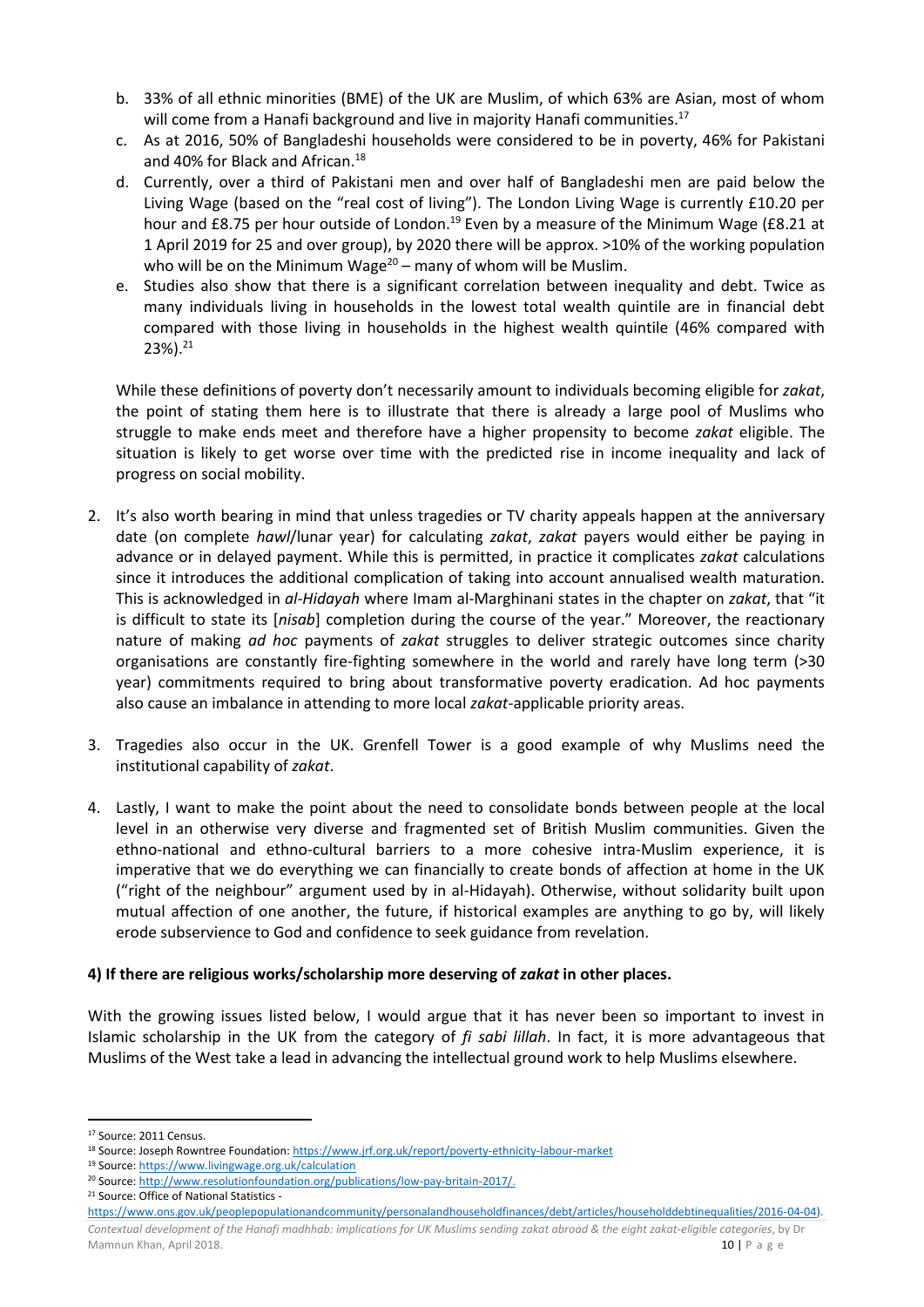- 1. Passivism and inattentiveness to knowing *how* to be Godly. This breaks down broadly into two areas:
	- a. Many Muslims are socialised into the view that "being Muslim" is just an aspect of their genealogical/ anthropological identity; and
	- b. "Practising Muslims" interpret and live out "being Muslim" through ethno-cultural filters.
- 2. The growth of anti-Muslim hatred in the UK is well documented, as is the negative media portrayal of Islam and Muslims, which drive hate, lead to unconscious bias and reduce people's likelihood to proactively address racism. However, much of this is due to a lack of understanding of what Godliness means in a deeper way contextualised to life lived in a Western secular liberal context.
- 3. Populist Muslim activism has a tendency to project Islam as "outrage culture," "counter culture," "protest culture," "political culture" etc. This is often due to a lack of basic understanding of theology, where the *sirah* of the Prophet isn't taught contextually and Muslims are caught up in skewed priorities or unreal, unproductive or post-colonial narratives.
- 4. Lack of confidence/religious literacy among Muslims is pervasive.
- 5. The domination of identity politics in the public realm.
- 6. The prevalence of "cognitive dissonance" (yet to be fully researched) and as recently shown (in a study by Yaqeen Institute) of "internalised Islamophobia" and "internalised racism" which are likely to persist in the UK too.<sup>22</sup>

#### **So how do we reconcile the practice of some early Muslims transferring** *zakat* **from one place to another?**

Firstly, to clarify, there are many examples of when *zakat* was transferred from one region to another but it was returned:

- 1. Z*akat* sent from Iraq to Syria was retuned by Umar ibn Abdul Aziz;
- 2. Sa'd ibn Jubayr asked *zakat* to be returned from Makkah to where it came from; and
- 3. The famous *hadith* on *zakat* of Mu'adh ibn Jabal very explicitly states that "*zakat* should be taken from the rich amongst them (*agh-niya-i-him*) and given to the poor amongst them."<sup>23</sup>

There is another more critical point here which is that the transference of *zakat* funds in earlier periods was between two area/regions that together formed part of a single polity under where there was a unity of purpose amongst the different governorships about their own respective overarching role and where *zakat* fitted into that. However, today this isn't the case and instead, what we get is haphazard redistribution across regions by charity organisations that often have little understanding of using *zakat* transformatively, and simply use it as another form of fundraising.

To summarise, in light of these arguments, the Hanafi disapproval for transferring *zakat* from one place to another is very reasonable. However, it is clear that the conditions for lifting the disapproval for the vast majority of British Muslims are not met.

<sup>23</sup> <https://sunnah.com/bukhari/24/61>

<sup>1</sup> <sup>22</sup> *Exploring the Faith and Identity Crisis of American Muslim Youth*[, https://yaqeeninstitute.org/en/omar-suleiman/exploring-the-faith-and](https://yaqeeninstitute.org/en/omar-suleiman/exploring-the-faith-and-identity-crisis-of-american-muslim-youth/)[identity-crisis-of-american-muslim-youth/](https://yaqeeninstitute.org/en/omar-suleiman/exploring-the-faith-and-identity-crisis-of-american-muslim-youth/)

*Contextual development of the Hanafi madhhab: implications for UK Muslims sending zakat abroad & the eight zakat-eligible categories*, by Dr Mamnun Khan, April 2018. 11 | P a g e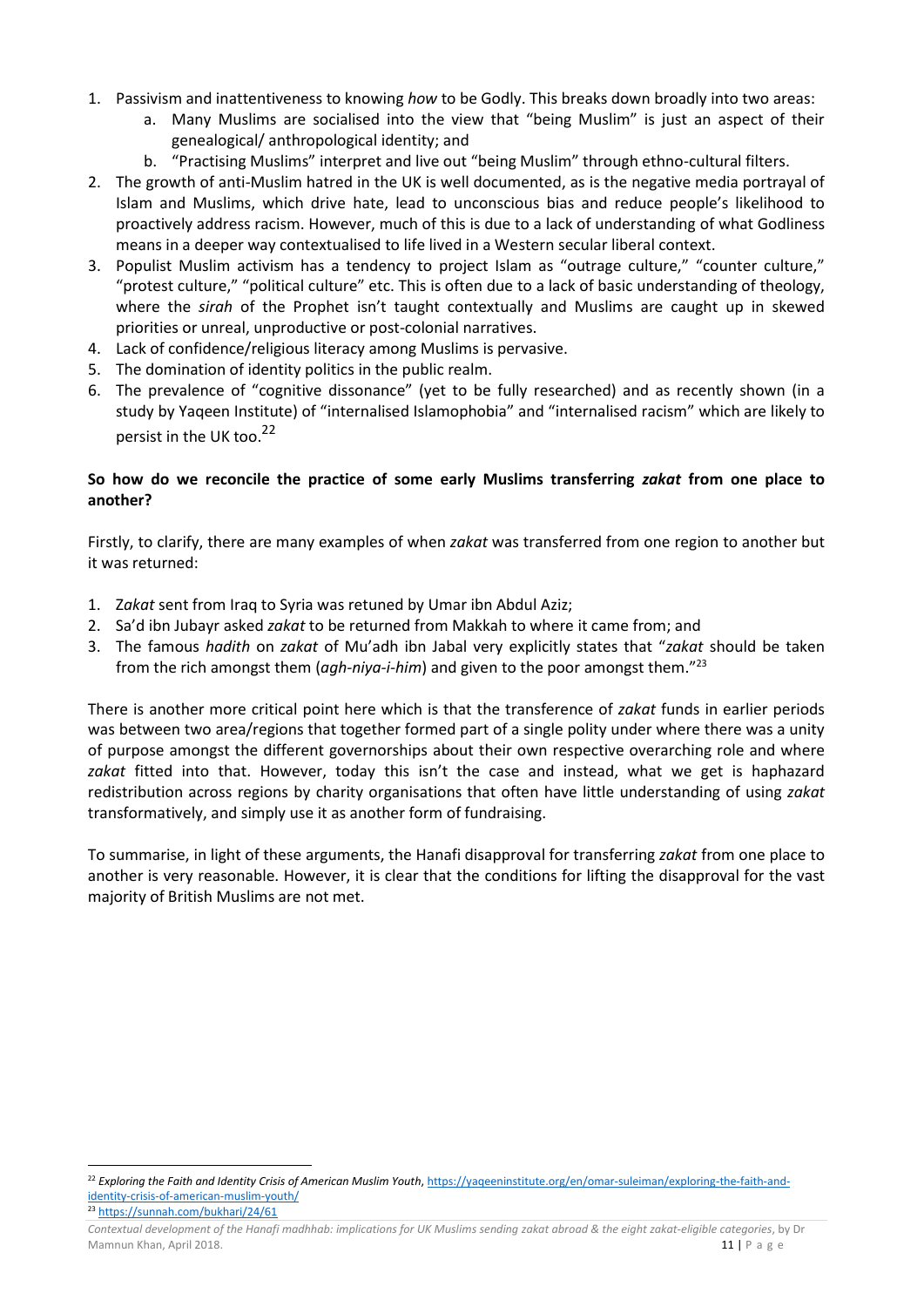### <span id="page-11-0"></span>6. CONTENTION 4

"The point of *zakat* is to ensure that those who aren't beneficiaries of commerce or social policy can be attended to in the places in which *zakat* is collected." Has any pre-modern scholar articulated the "point of Zakat" as being such?

#### **RESPONSE 4:**

My reference to "the point" here wasn't to suggest that it was the only point. Nevertheless, it stands to reason that the point of helping people through acts of giving/*sadaqah* is, to state the obvious, because they're in need of it in some way, which can logically only happen if they're not benefitting from social privilege, employment, commerce or the welfare provisions of the state etc. It is well known that "The best of *sadaqah* is that which fulfils the greatest need, or is a means to the greatest benefit." Consideration of benefit (*maslahah*) for recipients of *zakat* is essential in evaluating the performance and efficiency of *zakat* distribution,<sup>24</sup> where *zakat* if it is institutionally distributed acts as a social security technique for alleviating poverty, based on a membership of being Muslim to Allah.<sup>25</sup>

Earlier Muslims were very aware of the principle of locating the objectives of law, including natural law. Scholars of the Hanafi *madhhab* were prominent among those who realised that good, benefit and ethics are rationally recognisable in the way creation has been created and the role of revelation is, quite simply, to finesse our human qualities.<sup>26</sup> Imam al-Qurtubi (1214-1273), for example, held *zakat* to be fulfilling the needs of Muslims as well as assisting and strengthening Islam.<sup>27</sup> As such, I would question if there is any need for a pre-modern scholar to explicitly state something which is so evidently true. Such uncontextualised reading of *fiqh* is a not a *Qur'anic* virtue but, arguably, what remains when there is a narrow understanding of how *to do* scholarship.

In any case, locating the intent of the Law Giver is an important development in the field of *al-maqasid alshari'ah* where such discussions can be found in the works of Imam al-Juyawni, Imam al-Ghazzali, Imam al-Shatibi etc. This paradigm spawns from the way Allah speaks about how His intent as Law Giver resonates with what is in our interest, if only we took care to ponder (*tadabbur*) over His creation and made proper use of the intellect (*'aql*) and sense perception.

It is likely that if the likes of Ibrahim al-Nakha'i, Hammad Abi Sulayman, Abu Hanifah, Abu Yusuf, Muhammad al-Shaybani, Zufar al-Hudhayl, Hasan bin Ziyad etc. were alive today and living in the UK, arguably, they would be compelled to factor into their reasoning the impact of the free-rider effect in Muslim majority countries where *zakat* distribution isn't organised properly, and is, instead, subsidised by Muslims in minority Muslim countries where both Islam struggles to survive and Muslims, by virtue of their faith identity, remain marginalised. Early Hanafi scholars were generally institutionalists in their political philosophy and held close relationships with the state courts. This, one can confidently speculate that they would have disapproved of the status quo where Muslims of the UK send *zakat* abroad.

<sup>1</sup> <sup>24</sup> Rahmatina A. Kasri, *Maqasid al-Shariah and Performance of Zakah Institutions*, Kyoto Bulletin of Islamic Area Studies, 9 (March 2016), pp. 19– 41.

<sup>25</sup> Najmul Islam (1984), *Social Security System of Islam with Special reference to Zakah*, International Centre for Research in Islamic Economics King Abdulaziz University Jeddah - Saudi Arabia.<http://www.zakat.gop.pk/system/files/zakat%20social%20security.pdf>

<sup>26</sup> See: Arnold Yasin Mol, *Rational ethics and Natural Law in classical Islam: Examples from the Hanafi school*, Fahm Institute.

<sup>27</sup> See: Mufti Faraz Adam, *Our Zakat Distribution Strategy – Juristic Evidences and Explanations*, NZF, May 2018.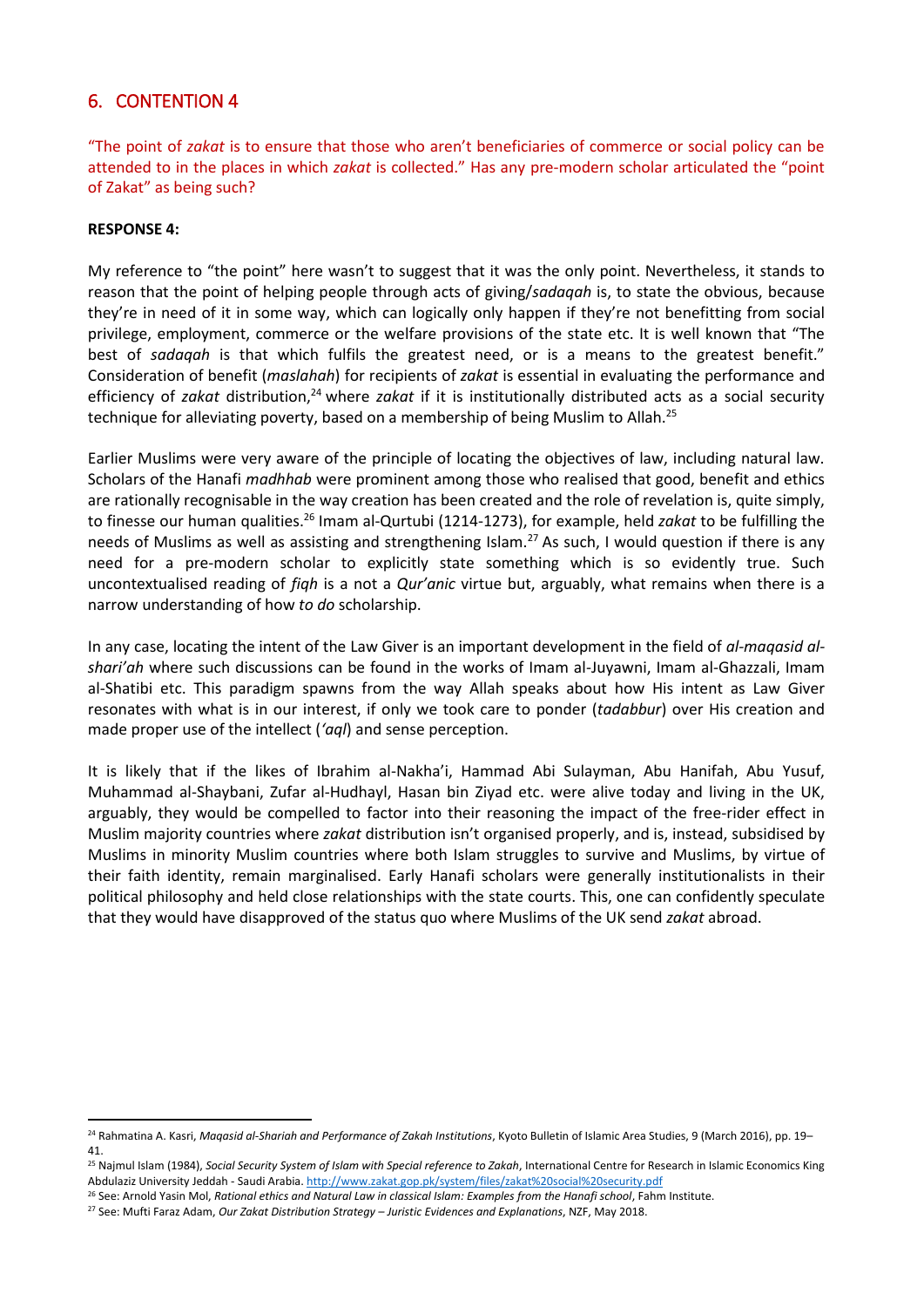### <span id="page-12-0"></span>7. CONTENTION 5

**"There was also an uncontested assumption that** *zakat* **was only to help the 'poor' and 'needy' (and nobody else)." But this is the Hanafi position (see above link) - that** *zakat* **belongs to the poor and needy and nobody else. Wouldn't presenting it in the manner you have effectively exclude the Hanafi position from the discourse? Is this exclusionary discourse justified?**

#### **RESPONSE 5**

#### **The case for using all eight categories of** *zakat* **by Muslims of the UK.**

Contention 5 is not properly thought-out. The classical Hanafi *madhhab* only discounted the category *muallafat qulubuhum* (those whose hearts are reconciled) based on the argument that the need to strengthen Islam was abrogated after the Prophet's time (I will come onto this point later). Apart from this, the other seven categories were accepted in various guises with some differences of emphasis between scholars of the Hanafi *madhhab*. However, the situation which Hanafi scholars have got into today is not a position of strength but inability to deal with poverty in purposeful way on many levels which I shall now provide insights into.

**a) More research is needed to uncover the links between the evolution in the restricted way** *zakat* **distribution has come to be understood and applied today and the impact of the historical breakdown of** *zakat* **as an institution.**

Surveying some Hanafi *fiqh* texts and interpretations from classical/post-classical periods to today, a few observations can be made:

- 1. There is a general tendency today to minimise the number of zakat-eligible categories. For example, in earlier primary texts like al-Quduri, all eight categories are clearly listed (with *muallafat qulubuhum* noted as dropped), but if you look at Moulana al-Thanawi's *Heavenly Ornaments*, only the categories "needy" (*faqir*), "destitute" (*miskin*) and "traveller" are discussed. In other places you can see selective discounting of categories on different grounds.<sup>28</sup> What is evident in all of this is a lack of standardised Hanafi work on the *fiqh* of *zakat* holistically looking at modern questions/issues pertaining to institutional *zakat* distribution relevant to the UK.
- 2. In *fatwa* databases of large Islamic seminaries there are many highly peculiar and exploitative workarounds suggested for *zakat* distribution. To quote one example, it's been suggested that a wife can pay off the husband's debt with her *zakat* by giving the *zakat* to a poor person whom they convince to pay off the husband's debt in anticipation of immense reward from God.<sup>29</sup> Such edicts are quite prevalent and are tantamount to abusing both the spirit and letter of Islamic law.
- 3. Similarly, there are overly restrictive *fatawa* prohibiting the use of *zakat* for paying administration costs of *zakat* administration ('*amilin*) on the assumption that only an Islamic government can make this payment, and to do so as wages and not as *zakat* payments. It is also implied that *zakat* charities as administrators are incapable of self-governance or that they are not under the purview of independent oversight and therefore cannot be entrusted with *zakat*<sup>30</sup> (more on these points later).
- 4. Interestingly, the tendency to reduce the categories of *zakat* is less prevalent in Hanafi *fiqh*based professional organisations such as Islamic banks which have capability to collect and

**<sup>.</sup>** <sup>28</sup> 6 categories mentioned here[: https://www.shariahboard.org/fatwa/65;](https://www.shariahboard.org/fatwa/65) *A'mileen* (*zakat* workers/administration) discounted here:

<sup>29</sup> <http://www.darulifta-deoband.com/home/en/Zakat--Charity/23376>

<sup>30</sup> Mufti Taqi Usmani, *Use of Zakat for Administrative Expenses of Charities* [https://www.albalagh.net/qa/zakat\\_adminstration\\_expenses.shtml.](https://www.albalagh.net/qa/zakat_adminstration_expenses.shtml)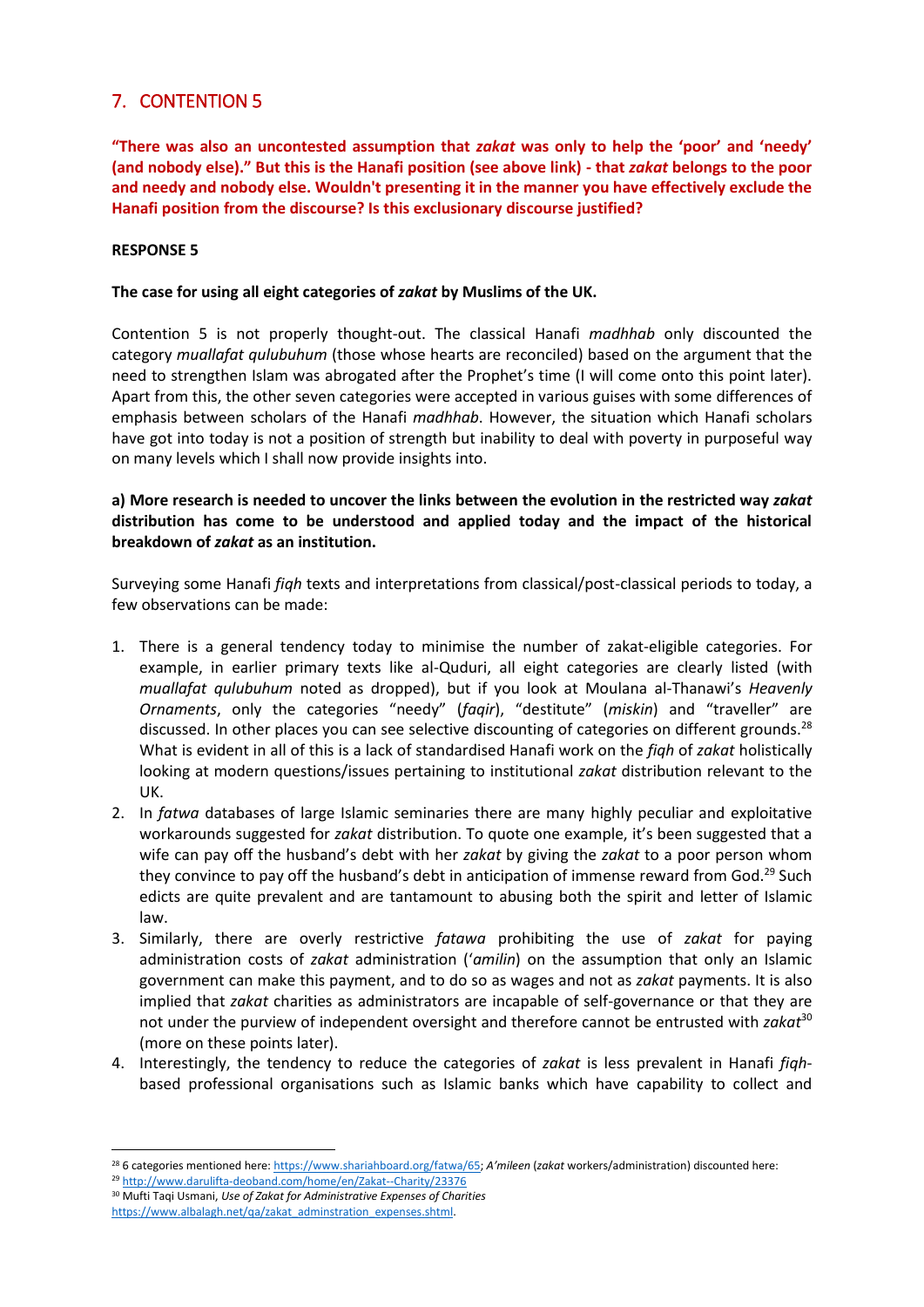distribute *zakat* (e.g. Meezan Bank<sup>31</sup>). However, these are not bona fide *zakat* collectors and only retain the *zakat* element of their client's assets if they have opted into the scheme.

- 5. The same is true when Governments define *zakat* distribution they take a more pragmatic and broader view. For example, in Pakistan, under the *Zakat and Ushr Ordinance 1980*, "Institutions" which are classified as being eligible to provide "assistance to the needy, the indigent and the poor particularly orphans and widows, the handicapped and the disabled," are defined as "*deeni madaris*, educational, vocational and social welfare institutions, public hospitals, charitable institutions and other institutions providing health care." Governments of non-Hanafi countries such as Kuwait take a broader approach to using *zakat*. 32
- 6. There have been subtle changes over time in the language and terminology used around *zakat*, such as use of the word "receive" in preference to "distribute" or "collect." Such language usage reflects the non-institutional, privatised way in which Muslims do *zakat* in recent centuries in the Indian Subcontinent where the Hanafi *madhhab* predominates (though it is also endemic elsewhere).
- 7. Beyond rhetoric, there is little to no evidence of scholars working towards institutional collection and distribution of *zakat* either through their Government or charity organisations in Muslim countries in their strategy for eradicating poverty. This is the case despite there being "lowhanging" opportunities to improve institutional collection in Muslim countries. For example, *zakat* is not compulsorily collected by Religious Ministry of the Government of Bangladesh into its *Zakah Fund*. Of what it does collect through voluntary contributions is scant.<sup>33</sup> In the case of Pakistan, with state laws for *zakat* collection (*Zakat and Ushr Ordinance, 1980*), use of it is entirely voluntary and most people exempt from having *zakat* deducted from their bank accounts in Ramadhan (due mainly to a culture of mistrusting Government) and prefer to pay individually.<sup>34</sup> From all of this, it is clear that there is a history of inaction pertaining to institutional *zakat* among Muslim laity, scholars and governments in Muslim countries in which a large portion of British Muslims have genealogical roots.
- 8. Even for individual distribution, *zakat* is usually treated by scholars (both in the UK and abroad) with low priority, in sermons for example, yet Allah mentions *zakat* alongside *salah* more than He does of Hajj or fasting.

#### **b) Using** *zakat* **to remove hardship and debt is already accepted by some Hanafi educational institutes in the UK.**

One particular category I want to point out to illustrate the multi-dimensional use of *zakat* to fund student hardship bursaries, particularly in view of the British Muslim community's general unwillingness to prioritise Islamic education spending. This is a good example of mining the *Shari'ah* wisely and rationally to solve problems in our context. If this wasn't already the case, it would certainly call into question the many prominent Hanafi institutes seeking *zakat* donations, presumably in the *fi sabi lillah* ("in the way of God") category, to fund Islamic learning, to support scholars, and thereby indirectly freeing educational institutes from debt.

The argument that scholars and students would credibly fall under "Poor" (*fuqara*) or "Needy" (*masakin*) based on restrictive view seems weak, given that students or scholars could either take out loans, get support from parents, or seek employment elsewhere, as is the norm. Of course, this doesn't necessarily prove anything in and of itself, but it's an interesting observation that some Hanafi scholars of the UK, in favour of their interest, have in practice already adopted a pragmatic position.

33 [http://ibtra.com/pdf/journal/v7\\_n2\\_article1.pdf.](http://ibtra.com/pdf/journal/v7_n2_article1.pdf)

<sup>1</sup> <sup>31</sup> Dr Imran Usmani and Bilal Qazi, Meezak Bank's *Guide to Zakah: Understanding & Calculation* [https://www.meezanbank.com/wp](https://www.meezanbank.com/wp-content/themes/mbl/downloads/zakah.pdf)[content/themes/mbl/downloads/](https://www.meezanbank.com/wp-content/themes/mbl/downloads/zakah.pdf)*zakat*.pdf.

<sup>32</sup> See: independent government authority *Kuwait Zakat House*[, https://www.zakathouse.org.kw/indexe.aspx.](https://www.zakathouse.org.kw/indexe.aspx)

<sup>34</sup> *Zakat and Ushr Ordinance 1980*[, http://www.zakat.gop.pk/system/files/zakatushr1980.pdf;](http://www.zakat.gop.pk/system/files/zakatushr1980.pdf) Mohammad Hanif, *Of Allah, Charity and Taxes* (June 2017)[, https://www.nytimes.com/2017/06/23/opinion/pakistan-ramzan-ramadan.html.](https://www.nytimes.com/2017/06/23/opinion/pakistan-ramzan-ramadan.html)

*Contextual development of the Hanafi madhhab: implications for UK Muslims sending zakat abroad & the eight zakat-eligible categories*, by Dr Mamnun Khan, April 2018. 14 | P a g e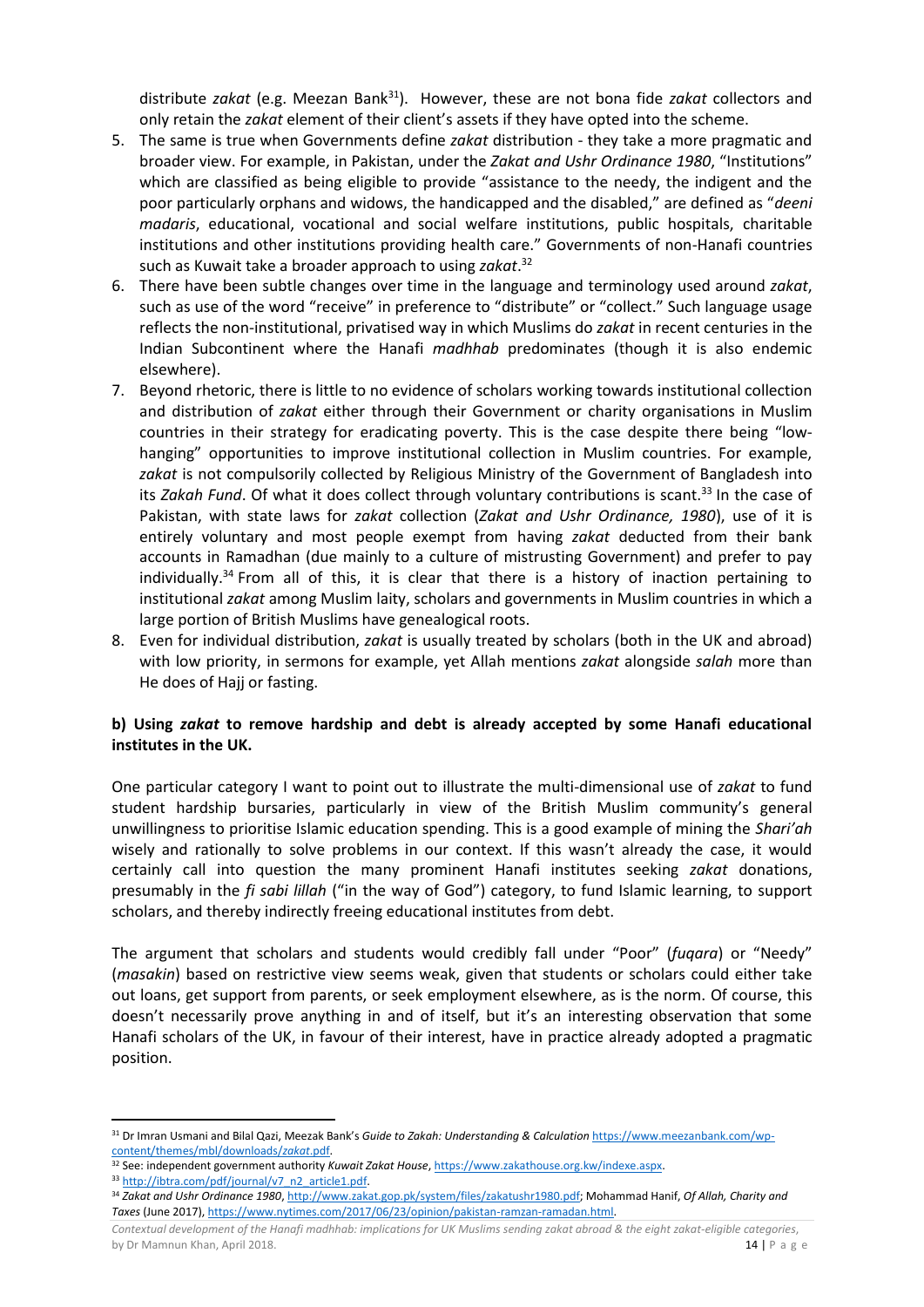It is in our strategic interest to recognise the possibilities for legitimate applications for *zakat* to further the cause of learning and scholarship through institutional distribution. The consequence of today's poor knowledge culture may not trigger the sense of regret until we see the results of inaction in the next generation by when it will be too late for our generation to deliver on our responsibilities. Undoubtedly, with social conditions concurrent it can be quite difficult to extract ourselves from it to take a robust look at the problem. The onus is thus on us to proceed on the basis of being rational and proactive. Two examples of novel applications are offered below.

- 1. Paying for full-time students from poor families. This will not only remove their debt burden helping them to break the cycle of structural social mobility barriers in the UK, but also facilitate the study of subjects like sociology, philosophy, anthropology, literature which is, arguably, essential for Muslims in their subservience to God to contextualise and respond to contemporary society in a productive and informed way.
- 2. Paying to kick-start the much needed Islamic scholarship contextualised to the UK. What holds back graduates of Islamic studies is usually financial insecurity. Most of the best scholars are on a shoe-string budget. However, unless we have our best scholars and thinkers helping us to make Godliness (*taqwa*) relevant through a contextualised reading for us in the UK we will no doubt continue to struggle as a community.

#### **c) Using** *zakat* **for** *'amilin* **(those employed to collect) category is not dependent on Islamic government**

Most Hanafi scholars today discount giving *zakat* the *'amilin* category on the assumption that only the Muslim state has the right to pay administrators of *zakat* with *zakat*, in the absence of which it is prohibited.

However, such uncontextualised reading of legal texts is highly problematic. The reality is that the *fiqh* on this *mas'ala* which scholars often refer to was formed in classical and post-classical periods when it was the accepted norm for the state to organise *zakat* collection/distribution through the central entity of the *Bait al-Mal*. With such legally-enforced, institutional arrangement in place, any involvement of unsanctioned non-state actors in the process would have undermined the authority of the leadership/state. The risk of this was great since non-state actors (as bandits or quacks) could in all likelihood justify and fund their existence by usurping the very *zakat* funds which they sought to collect. Historical records show that Muslim societies in pre-modern times fought hard against corrupt individuals and usurpers of markets and endowments (*awqaf*).<sup>35</sup> Hence, in order to maintain security and socio-political order, it was entirely reasonable for scholars, as judges and high-ranking officials of the court system in the classical and post-classical periods, to prohibit non-state actors from attempting to gain access to *zakat* funds in this way.

Moreover, when Allah mentions "collectors" (*'amilin*) Muslims implicitly understood it at the time as being under the purview of their leadership since it was the Prophet, as leader, who instructed the collectors. This was also the understanding of the Companions. Abu Bakr, for example, in his capacity as leader (*khalif*/*amirul mu'minin*) waged war against nomadic groups that refused to pay *zakat* because they considered *zakat* to be payable only to the Prophet and not to anyone after his demise. When asked by 'Umar about waging war, Abu Bakr said: "By Allah, I will fight whoever makes a distinction between *zakat*, for the *zakat* is due on property … except for its due"<sup>36</sup>

Moreover, the fact that the Prophet instructed the Companions to collect *zakat* so that it is brought into a pool and not merely left to the vagaries of individual distribution is instructive for us today. Pooling *zakat* is an established legal way of the Prophet (*Sunnah*), and it was necessary to allow

**.** 

*Contextual development of the Hanafi madhhab: implications for UK Muslims sending zakat abroad & the eight zakat-eligible categories*, by Dr Mamnun Khan, April 2018. 15 | P a g e <sup>36</sup> Reported in the Sahihayn, quoted here from Imam al-Suyuti's *The History of the Khalifahs who took the right way*.

<sup>35</sup> See Umer Chopra (2008), *Muslim Civilisation – The Causes of Decline and Need for Reform*.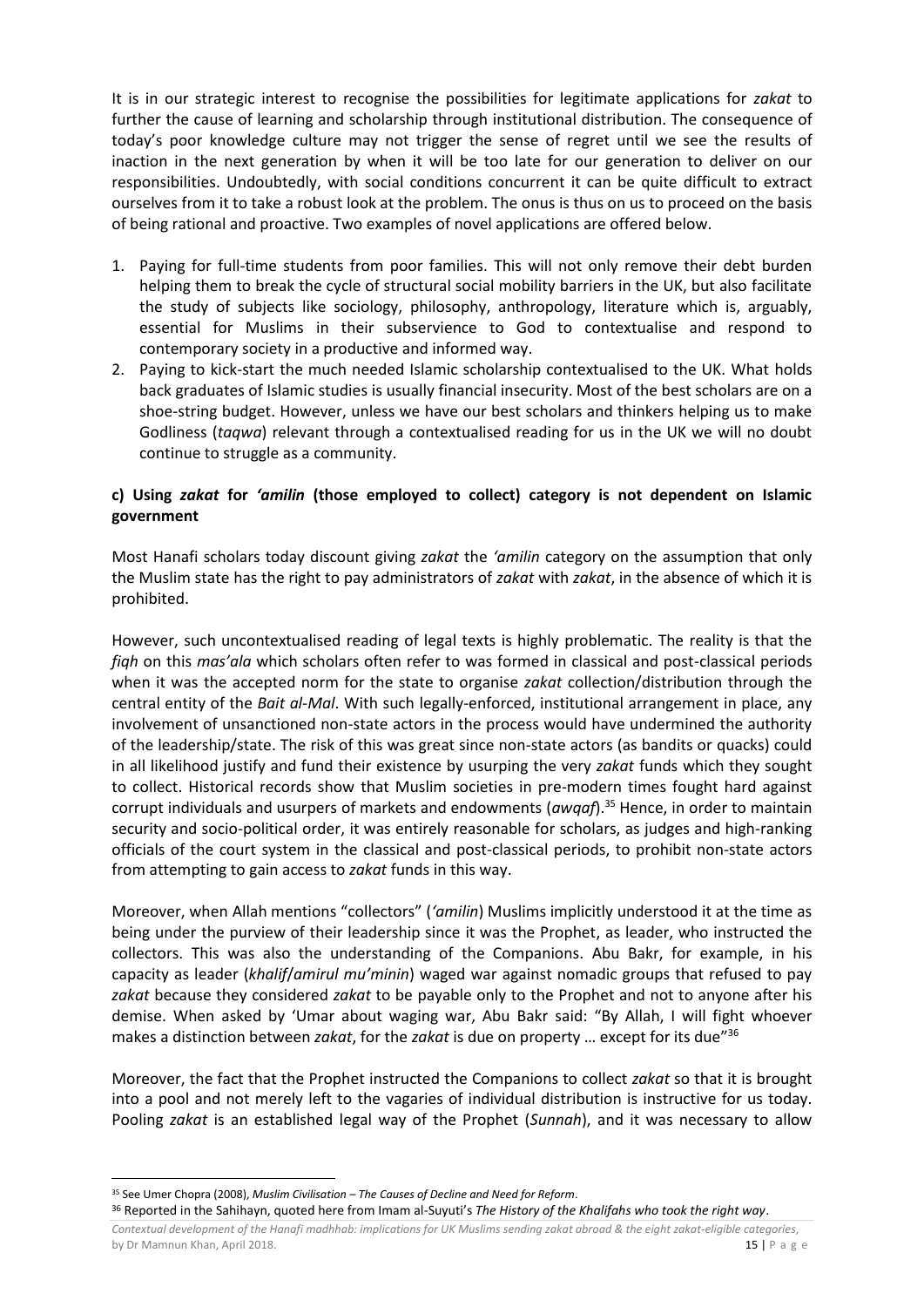focussed and prioritised *zakat* distribution so that, for instance, the greatest needs could be fulfilled, or the greatest benefit could be realised.

As Muslim societies developed and became structured more bureaucratically, particularly in urban areas, as early as the Umayyad period, the function of collecting *zakat* became a full-time job of officials in different localities. These officials assessed the *zakatable* assets of Muslims and collected the due amounts. There was also the establishment of the office of *al-Ashir* who collected *zakat* from Muslim traders (and *ushri*/land tax) at checkpoints on major trade routes.<sup>37</sup> It was essential to pay them from *zakat* as Allah had already sanctioned, not necessarily because they were already "poor" (*faqir*) or "needy" (*miskin*), but to give them a livelihood without which they would have been forced to look for work elsewhere or subsequently become eligible for *zakat*. It is clear from this that Allah instructed the use of *zakat* for paying *zakat* administrators, and not from a separate source. It was Allah's intention, arguably, to make *zakat* into is a self-sustaining institution that had the inherent potency to effectively take care of the impoverished among Muslims.

However, our context in the UK today is very different on a number of counts:

- 1. Apart from countries like Kuwait and Malaysia, there are few governments of majority Muslim countries who enforce the payment or collection of *zakat*. Many socio-political reasons have been put forward to explain how societies have ended up "doing *zakat*" in this way today. <sup>38</sup> By consequence, it has largely relegated *zakat* to a purely private and individual concern, with each *zakat* payer required to voluntarily act in their individual capacity to help the poor and needy. In turn, it has meant that *zakat* has failed to be pooled and used as a systematic tool for solving poverty or investing in areas of society to strengthen Islam. Unfortunately, this is exactly the situation in most Muslim countries, where, typically, we see a gross lack of solutions to welfare problems using God's guidance in the process. The narrow and restrictive *fiqhi* considerations proffered by many have only hindered Muslims and Allah's guidance from becoming more relevant to society.
- 2. Moreover, in the case of UK Muslims, living as minorities in a majority non-Muslim country, the *fiqhi* understanding on this *mas'ala* is not relevant, since there is no *Shari'* requirement for the UK government to manage *zakat*. However, the obligation of *zakat* still remains, and by implication, the obligation to fulfil its role for UK Muslims also remains.
- 3. Unlike in classical and post-classical periods there were no reputable charity organisations baring the responsibility of the *Bait al-Mal* to collect and distribute *zakat*. It meant that the *fiqh* at the time did not need to futureproof developments in society or *zakat* administration. Even if for argument we accept that there is an excellent example of an Islamic government/legal system today, the reality is that it would still have to delegate *zakat* administration to an interior/home office/religious ministry/department where people would have to be employed full-time, and whose very function would inevitably mirror the work of reputable *zakat*-focussed charities. Thus, it is possible to draw *Shari'* analogy (*qiyas*) between administrators of *zakat* in classical/post-classical periods and modern day institutions dedicated to *zakat* distribution.
- 4. On the question of the risk of usurping *zakat* by well-established UK registered charities there are of course many checks and balances based on UK Charities Law, such as the prohibition of profiteering and requirement to publish audited accounts each year showing a breakdown of spend. Moreover, public scrutiny is much more prevalent today than it was in classical/postclassical periods which forces charities, as legal entities, to have greater levels of self-governance and independent oversight. These restrictions significantly mitigate the risk of usurping *zakat* funds by those employed to administer *zakat*.

<sup>38</sup> See: Abdulhaqq Bewley, *Zakat - Raising a Fallen Pillar*.

<sup>1</sup> <sup>37</sup> Ahmed Habib (2004), *The Role of Zakah and Awqaf in Poverty Alleviation*, Occasional Paper No. 8, Islamic Research and Training Institute/Islamic Development Bank, Jeddah.

*Contextual development of the Hanafi madhhab: implications for UK Muslims sending zakat abroad & the eight zakat-eligible categories*, by Dr Mamnun Khan, April 2018. 16 | P a g e channel and the United States of the United States of the United States of the United States of the United States of the United States of the United States of the United States o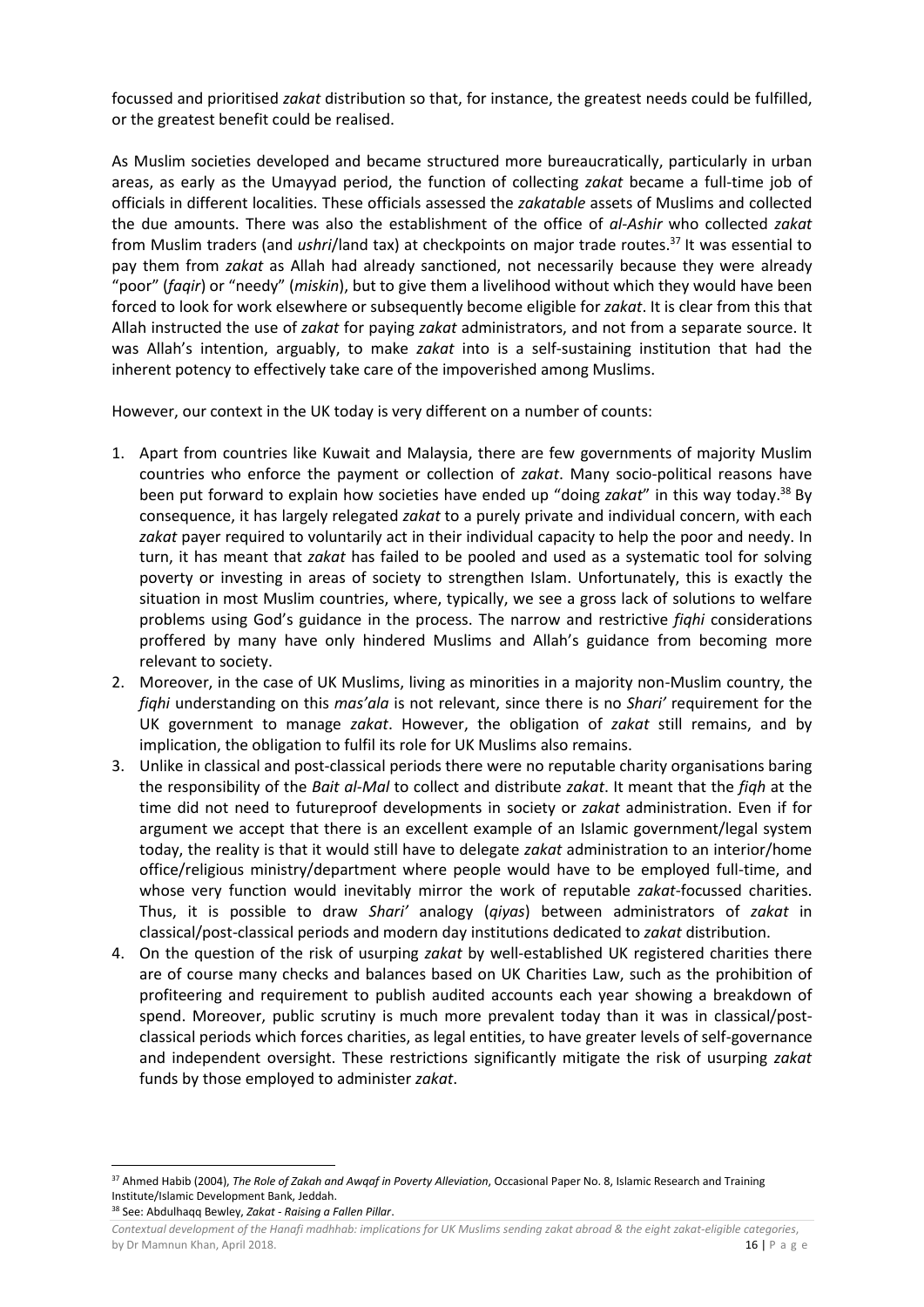5. Moreover, for the UK, it's possible for a well-managed charity organisation to pay its operating costs through Gift Aid.<sup>39</sup> They can also set policies restricting the amount of *zakat* they could have access to for administration spend. Such policies would be accountable to trustees or independent *Shari'ah* advisors, and subjected to public scrutiny in annual published accounts. These measures further mitigate the risk of usurping *zakat* by charities.

#### **d) Using** *zakat* **for** *muallafat qulubuhum* **("reconciliation of hearts") is not abrogated but determined by context.**

On the question of using *zakat* for *muallafat qulubuhum* ("reconciliation of hearts"), I follow the opinion of my teacher Shaykh Akram Nadwi (Hanafi) and other authorities. I agree with them that *muallafat qulubuhum* was not "abrogated" but its application is intractably dependent on conditions in society. As such, it is applicable today for us in the UK since Islam and Muslims remain in the lowest socio-economic class (on almost every measure possible), and we find ourselves in a desperate need to reconcile the hearts of:

- 1. Those who are close to becoming Muslim;
- 2. Those who are new Muslims;
- 3. Those who may do harm to Muslims, to whom giving *zakat* stops them from harming Muslims and or aids Muslims flourishing in the UK.

Admittedly, the *Shari'* parameters and test conditions to be adopted for each group has yet to be thoroughly researched and determined by scholars. A few areas have been mentioned such as giving aid to non-Muslim countries, persons, organisations, in support of research, funding media organisations to teach and defend Islam etc. The psycho-philosophical reason (*hikmah*) which some scholars have suggested for Allah specifically listing this category is that there will always be people who will only listen to money, favour and the generosity of others.

The *fiqhi* position that has reached us on *muallafat qulubuhum* has come from classical and postclassical Hanafi jurists, whose position was in line with and contextualised to the conditions of their time and place. Such *fiqh* was developed at the time of Umayyad, Abbasid and early-mid Ottoman periods, when Muslims were by far the most dominant group in society - both as minorities and in majority geographies (see table below). This gave them a natural strategic leverage over all other groups which worked to reinforce the leverage that was already inherent to Islam as a civilising force, which, in turn, meant that the effective cause (*'illa*) for *muallafat qulubuhum* was not present.

| <b>Jurist</b>                          | <b>Period</b> | Location        | <b>Political context</b>                                                                                                                                                                                                                                                |
|----------------------------------------|---------------|-----------------|-------------------------------------------------------------------------------------------------------------------------------------------------------------------------------------------------------------------------------------------------------------------------|
| Abu al-Husayn al-<br>Quduri            | $907 - 973$   | Iraq            | Abbasid rule from 750 followed by Buyuid in 945 until<br>Seljugs in 1055. Administrative institutions developed<br>by Abbasids were largely retained despite Abbasid<br>weakening and rise of the Buyuid empire which<br>controlled 3 main regions, Fars, Ray and Iraq. |
| 'Ala al-Din al-<br>Kasani              | d. 1191       | Central<br>Asia | Seljuq dynasty reunited most of the former Abbasid<br>empire, but lacked the same rigour of organisational<br>and institutional capability, and was more                                                                                                                |
| <b>Burhan al-Din al-</b><br>Marghinani | d. 1197       |                 | decentralised.                                                                                                                                                                                                                                                          |

Today, however, there is no such leverage for British Muslims. Islamic institutes and scholars lack the necessary skills and insight to engage in the political realm, Islamic law is not recognised in British

*Contextual development of the Hanafi madhhab: implications for UK Muslims sending zakat abroad & the eight zakat-eligible categories*, by Dr Mamnun Khan, April 2018. 17 | P a g e

<sup>1</sup> <sup>39</sup> Gift Aid is a scheme enabling UK registered charities to reclaim tax (25%) on a donation made by a UK taxpayer, effectively increasing the amount of the donation. This injection of money by the Government can be used, and often is used, to fund admin costs. See: *Tax relief when you donate to a charity*[, https://www.gov.uk/donating-to-charity/gift-aid.](https://www.gov.uk/donating-to-charity/gift-aid)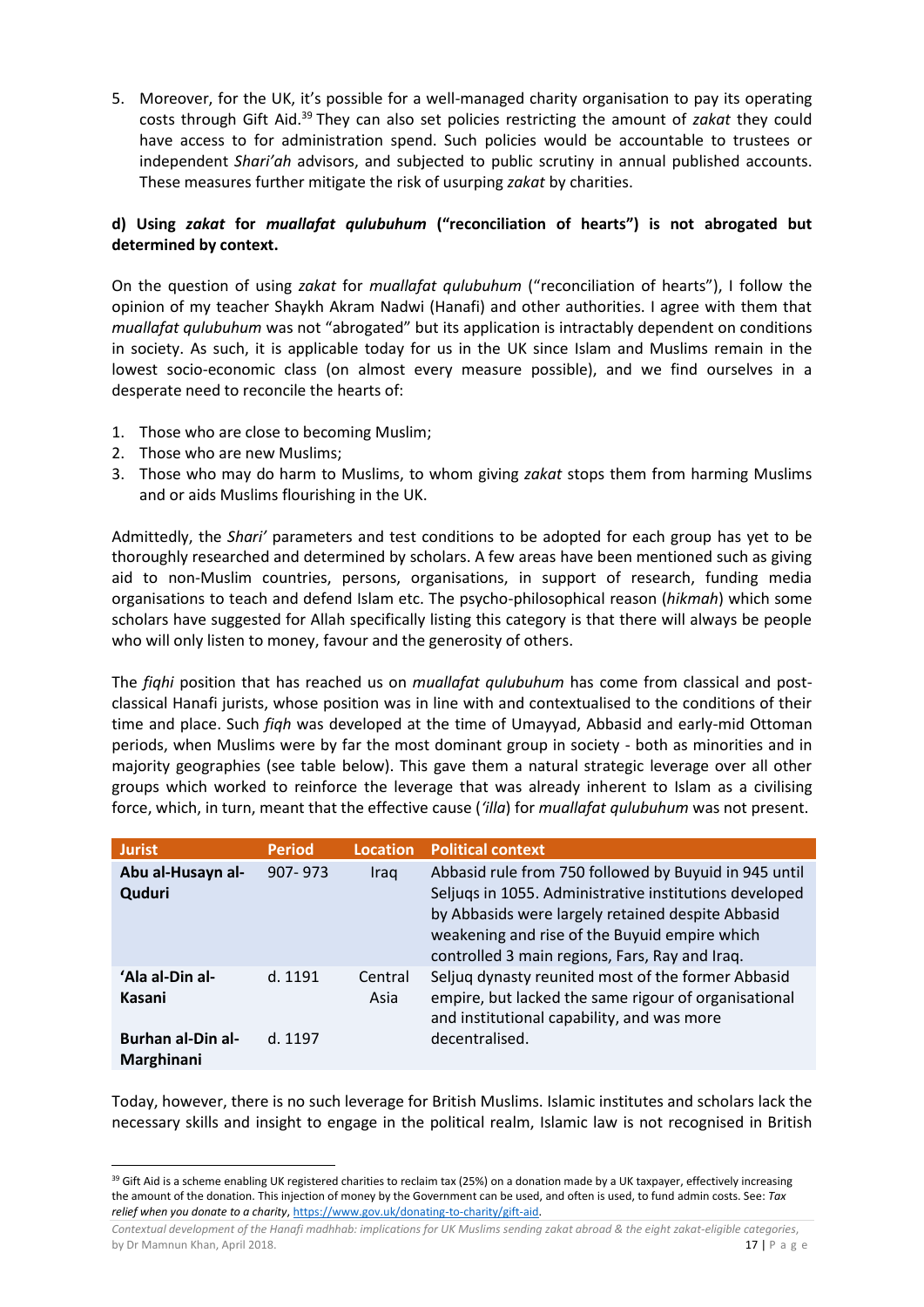law (beyond perhaps *nikah* contacts and Islamic finance transactions), and possesses little persuasive power to influence social policy and investments to help society flourish. Consequently, God's guidance remains marginalised and unable to meaningfully engage with the big conversations of our time on all manner of social, economic and political questions.

Shaykh Akram Nadwi cites the famous Hanafi jurist Imam al-Kasani's definition in *Bada'i as-Sana'i* that "reconciling people's heart's group only exists when Muslims are weak," and asserts that, "Nowadays, when Islam has again become weak and therefore *zakat* can be given to this group in order to reconcile their hearts to Islam."

At the very least, given the existence of such authoritative views of earlier and contemporary scholars, it cannot be just a *bona fide* "take it or leave it" position of the Hanafi *madhhab*. The integrity of the *madhhab*, I would argue, lies in recognising that: 1) earlier jurists dropped the category because their context warranted it; and 2) crucially, they didn't then overstretch and make it an absolute outcome (*qati'*) for all of time to come. Aside from being a blasé approach to legal thought, it is worth being cognisant of the fact that that seeking congruence and reconciliation of thought (*'aql*), text (*naql*) and context must always exist to embody Godliness in our time.

Below are compelling arguments for the contextual development of the Hanafi *madhhab* on this *mas'ala* in the UK:

- 1. The suggestion that *muallafat qulubuhum* is abrogated is not a classic case of "abrogation" (*naskh*) of the *Qur'an* by the *Qur'an*. In any case, if for the sake of argument, we accept "abrogation" as an appropriate term, it is at most "abrogation" of the *Qur'an* by the actions of the Companions based on socio-economic and political conditions at the time of Abu Bakr. It is also the case that as an "abrogation" it isn't among the well-known lists of abrogated versus (e.g. by al-Suyuti or Shah Waliyullah). Moreover, many *tafasir* discuss the differences of interpretation of the categories, and explore various matters such as whether the Prophet paid non-Muslims from *sadaqah* funds or war booty (*ghanima*) etc. but the exploration of abrogation has not been presented.
- 2. The question then is if we were to accept that the category is "abrogated" at the time of Abu Bakr based on conditions in his time, it would be logically equivalent for the possibility for conditions to change such that the "abrogation" is lifted.
- 3. The convention of scholars issuing *fatawa* according to the dominant view of a school (*mufta bihi*) when there is an existing ruling that is applicable is not a valid argument here. This is because, today's Hanafi position cannot be simply about re-issuing the position of *muallafat qulubuhum* as being "abrogated" (*mansukh*), since the effective cause (*illa*) upon which the ruling of its use depend is itself not applicable to our context in the UK (see below table). Instead, the effective cause (*illa*) is already well-established in the statement of Umar (*al-mansus 'alayh*): "…Indeed, the Prophet used to give you in order to reconcile you to Islam, but today God has strengthened this religion..."<sup>40</sup> Of course, the cause of the strength of Islam may or may not be evident in majority Muslim countries, but the same cannot be said of the UK. This is because the British Muslim community is unique in its context: it is a relatively young, very diverse set of communities with different histories and interests, and faces a unique set of challenges in being among the lowest socio-economic groups, facing a rise in anti-Muslim bias, racism, and unreconciled modernity etc. Contextualisation thus plays a significant role in understanding this *mas'ala*.
- 4. Between the Sunni schools of law there is no consensus. Imam Malik's view is that *muallafat qulubuhum* has been dropped because there is no need for it but that it can be reinstituted by the ruler if there is a need. Imam al-Shafi's view is that it is not "abrogated" even in his time. Imam Abu Hanifah and Imam Ahmed were of the view that it was "abrogated." However, differences of opinion exist among jurists of the Hanafi *madhhab*. For example Imam al-Kasani

 $\overline{a}$ 

<sup>40</sup> Yusuf al-Qaradawi in *Fiqh al-Zakah*, and Imam al-Kasani refer to it.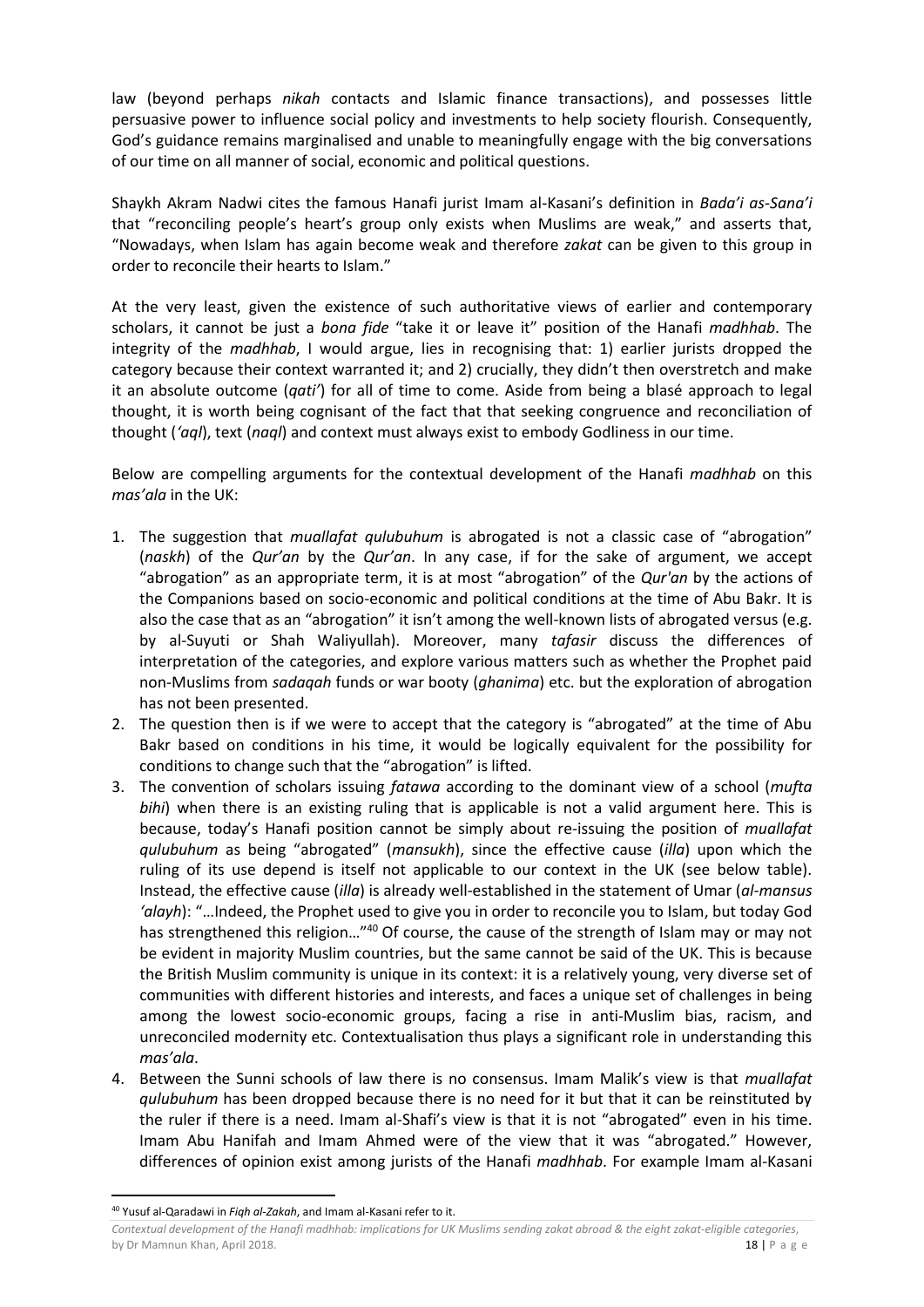has adopted the position more akin to Imam Malik, while others have stated that *muallafat qulubuhum* has been "dropped" without suggesting that it is like an absolute abrogation applicable for all time to come (like the prohibition of alcohol in *Qur'an* 5:90). This was also the opinion of Umar Ibn al-Abdul Aziz.<sup>41</sup>

- 5. "The action of 'Umar" in the *hadith* used to justify dropping of *muallafat qulubuhum*, "does not indicate annulment of this category, since those whose hearts were reconciled in a certain era may not be needed in another era. At each time, the determination of the need to reconcile hearts and the specification of individuals to be included is decided by the executive authority according to what benefits Islam and Muslims."<sup>42</sup>
- 6. Conditions have changed to the extent that the situation of UK Muslims (see table below) and the experience of Islam generally across the world is not necessarily based on what Allah wants of us, as understood from an in-depth, holistic reading of Allah's revelation in a manner that is relevant to our time and place.

| Conditions at the time Umayyad, Abbasid and Conditions in the UK in 2019?<br>early Ottoman periods        |                                                                                                                                                                                                                                                               |
|-----------------------------------------------------------------------------------------------------------|---------------------------------------------------------------------------------------------------------------------------------------------------------------------------------------------------------------------------------------------------------------|
| Islam was perceived and experienced as a<br>civilising force for good, justice and inherently<br>trusted. | People look to Western standards, and Islam<br>is seen as unable to inform and productively<br>co-operative in the public realm. Revelation is<br>increasing seen as a private matter for the<br>mosque, fixed into ritualism and ethno-<br>cultural filters. |
| A vibrant learning and research culture had a<br>dominating effect.                                       | There is little quality scholarly output that<br>then informs Muslim polity, and there is little<br>investment in research by UK Muslims.                                                                                                                     |
| Revelation had a more direct input into society,<br>both in public and private realms.                    | Muslims are a very small minority, with poor<br>religious literacy and where solidarity is<br>fragmented across ethnic groups.                                                                                                                                |
| collected through institutional<br>Zakat<br>was<br>channels and regulated under state law.                | Zakat is not collected institutionally, but is left<br>to individual conscience and distribution.                                                                                                                                                             |
| Institutes and standards across all domains of<br>society.                                                | Muslims see <i>'amal al-salihaat</i> as "doers of<br>good" in a very narrow sense, limited mainly<br>to ritual worship.                                                                                                                                       |

- 7. Given that it is already a legitimate position of other *madhhabs* (*madhahib*) to spend *zakat* only in one's locality, and that it is a convention in Hanafi *usul* to look to other *madhhabs* for a ruling where deemed appropriate, it would be far more useful of Hanafi scholars to at least recognise that spending a meagre 2%-5% of UK *zakat* in the UK is wholly inadequate. Thus, not doing so, arguably, risks:
	- 1. Unnecessarily obfuscating Allah's law;
	- 2. Unnecessarily narrowing avenues for helping Muslims flourish in the UK; and
	- 3. Catalysing what is already a phenomenon well underway in the diminution of the authority British scholars trained in the Hanafi *madhhab*.

1 <sup>41</sup> Abu Jafar ibn al-Dawdi, *Kitab al-Amwal*.

<sup>42</sup> Yusuf al-Qaradawi*, Fiqh al-Zakah*.

*Contextual development of the Hanafi madhhab: implications for UK Muslims sending zakat abroad & the eight zakat-eligible categories*, by Dr Mamnun Khan, April 2018. 19 | P a g e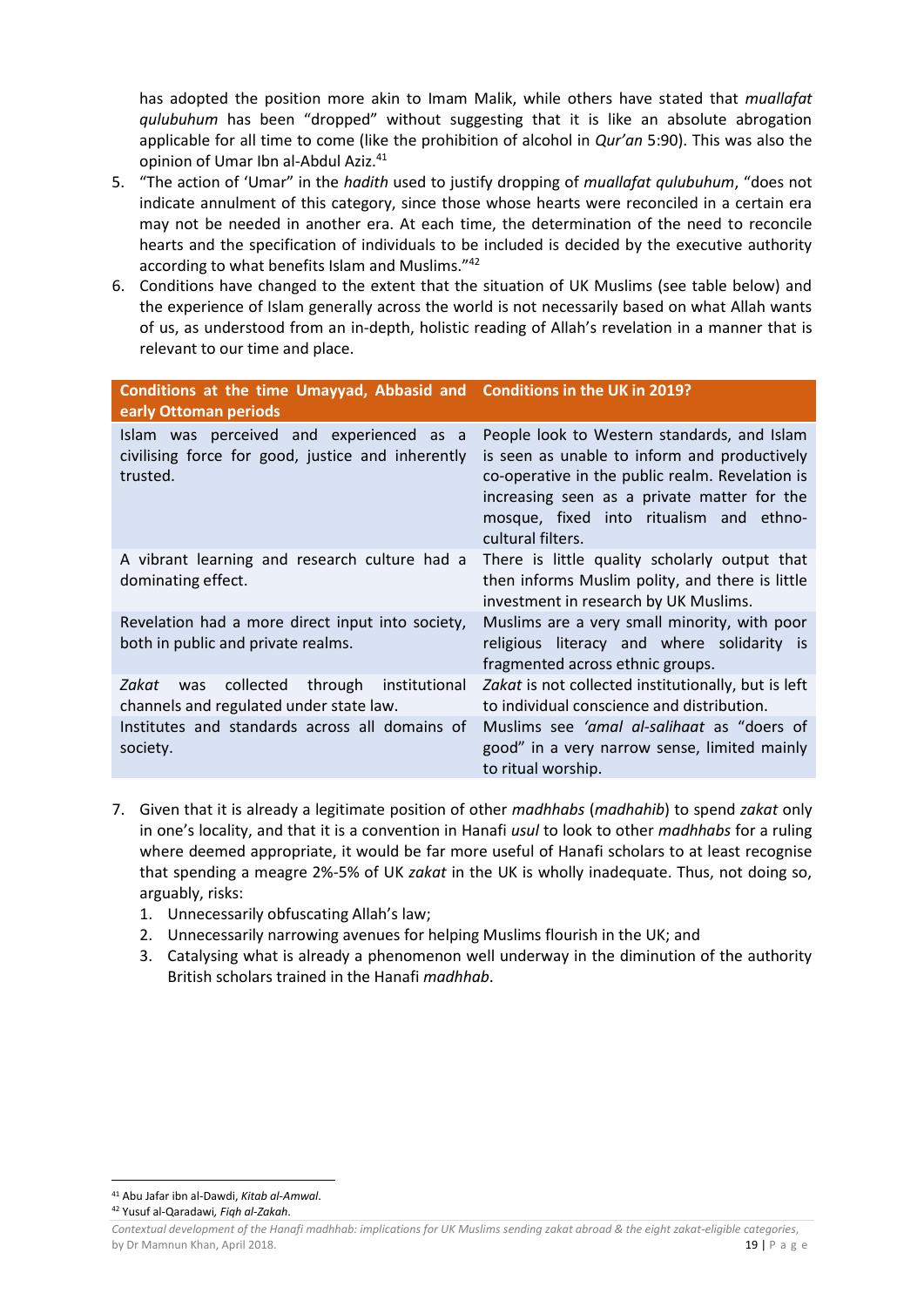### <span id="page-19-0"></span>8. CONTENTION 6

Another point that can be added is about the following: "One difference perhaps is that while foreign muftis almost unanimously wrote edicts (*fatawaa*) in favour of local moonsighting which, as it so happened, far too many British Muslims simply ignored, for *zakat* there is a tendency for some muftis (both in the UK and abroad) to argue for globalised distribution. It turns out there is inherent self-interest: foreign *zakat* represents a rich source of inward investment to fund foreign madrasahs and orphanages etc."

He is basically saying muftis give their fatwas based on self-interest not based on thorough research and presenting what they believe to be the position of *Shari'ah*. Could the same not be said about him - he is promoting NZF, he is friends with NZF CEO, so there is obviously self-interest to argue that *zakat* is paid locally - so that NZF workers can fill their pockets with *zakat* money!

#### **RESPONSE 6**

This is a not the case. However, before we go into it, it's worth making the point that a degree of self-interest is quite natural. Self-interest is, after all, on a spectrum just like *eman* (faith) is and must necessarily be involved to drive us (to be self-interested) in subservience to Allah and to crave His help and guidance. Hence, I would argue that one can do *Shari'ah*-based reasoning with thorough research and still have self-interest justifiably involved.

The more pertinent question is, is it reasonable self-interest and does it serve as "just" and "truthful" if it justifies a free-rider<sup>43</sup> effect, while Muslims of the UK struggle with just 2% of zakat spend, and Muslims in Muslim countries despite managing significant GDP growth in recent years (Bangladesh – approx. 6% consistently since 1994<sup>44</sup>; Pakistan – approx. 4% since 2011<sup>45</sup>) fail to organise their *zakat* to look after their own communities local to them. Moreover, the pooling of *zakat* for local spending is the only established process that stands up to Islamic legal principles for our context in the UK, and which was acted upon for the most part of Muslim history.

On these questions, I believe the self-interest of sending *zakat* abroad is not justified or expedient, and arguably does more damage than good in the long run on the following grounds.

- 1. Perpetuates a dependency culture in Muslim countries.
- 2. Removes the responsibility upon Muslims in their own locality/country to fulfil duties Allah has obligated on them. *Zakat* is an Islamic faith‐based institution which is underutilized for poverty reduction in most Muslim countries. Since *zakat* constitutes one of the pillars of Islam, it is logical to assume that policy makers among Muslims should pay serious attention to it. However, sadly, this is not the case for many Muslim countries.<sup>46</sup> Global consciousness, particularly for communities that self-identity as diaspora, often scatters focus from the local to a distant place in which, on account of not living there, they have far less lived awareness and influence in. Yet, the imperative as established by reason, logic and the *Sunnah* is, ordinarily, to look after ones immediate environment (flock) first before venturing out.<sup>47</sup>

Many Hanafi jurists disapprove of giving *zakat* to beggars, not only for respectability reasons, but also because it creates dependency and free-rider effect. To clarify, also, this paper is not arguing that we shouldn't give other forms of *sadaqah* to charitable initiatives abroad, which of course we

**.** 

*Contextual development of the Hanafi madhhab: implications for UK Muslims sending zakat abroad & the eight zakat-eligible categories*, by Dr Mamnun Khan, April 2018. 2018 2018 2018 2019 20 | P a g e

<sup>43</sup> Free-rider effect in this context is that British Muslims pay for poverty in countries where Muslim refuse to organise and solve problems in their own locality despite the potential to do so.

<sup>44</sup> <https://tradingeconomics.com/bangladesh/gdp-growth>

<sup>45</sup> <https://tradingeconomics.com/pakistan/gdp-growth>

<sup>46</sup> Isahaque Ali and Zulkarnain A. Hatta (Jan 2014), *Zakat as a Poverty Reduction Mechanism Among the Muslim Community: Case Study of Bangladesh, Malaysia, and Indonesia*.

<sup>&</sup>lt;sup>47</sup> <https://sunnah.com/adab/10/1> All articles from websites extracted 9<sup>th</sup> to 19<sup>th</sup> April 2018.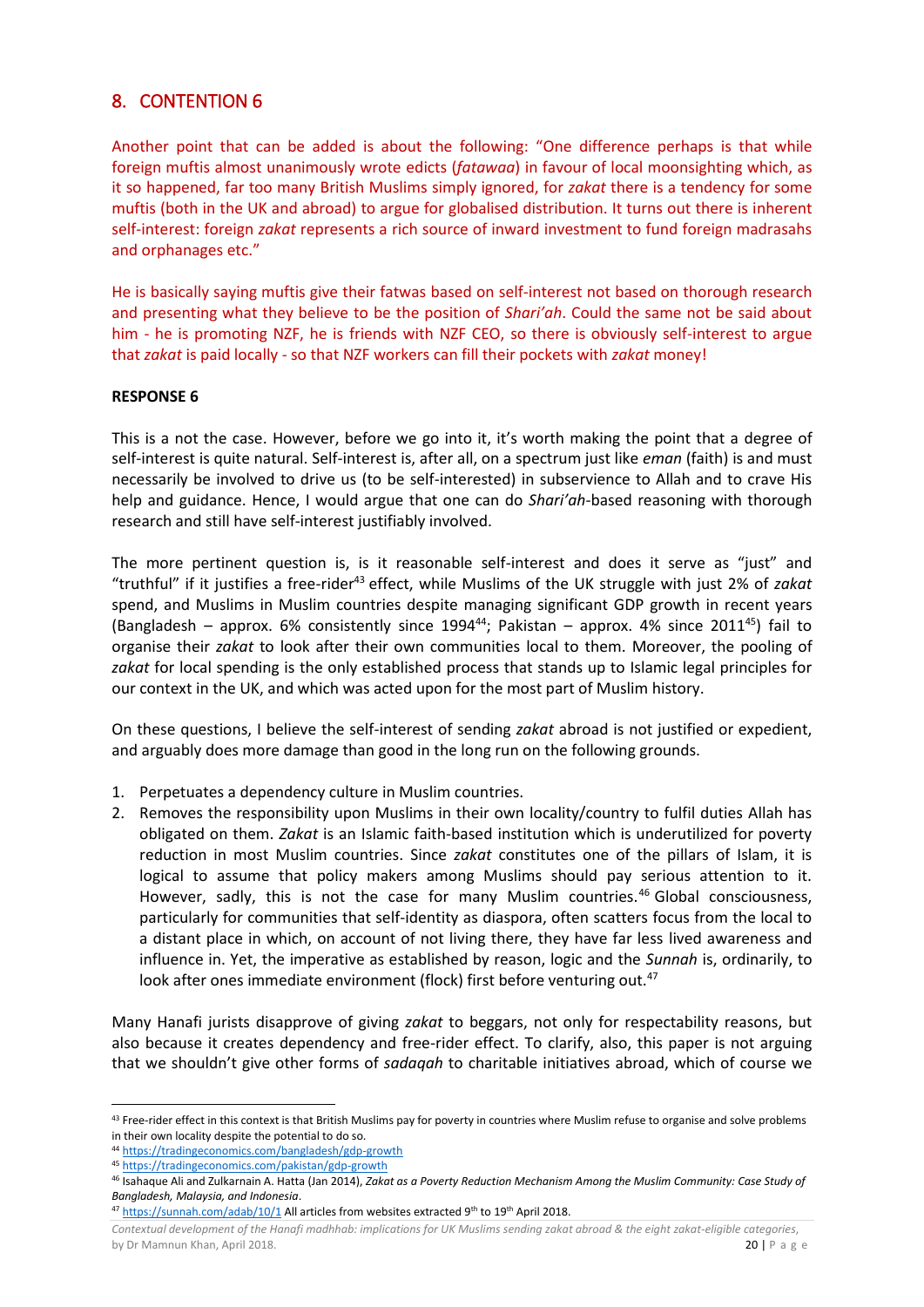should. Instead, the focus on this paper is on the broader question of how we institutionally and strategically help Muslims of the UK deal with the challenges that they face.

### <span id="page-20-0"></span>9. Reflections on the role of charities in building *zakat* standards

The development of large Muslim charity organisations in the UK since the 1980s has been driven mainly by the growth of the UK's Muslim population, the increase in disposable income of British Muslims and the reduction in personal charitable donations through personal connections in the burgeoning millennial generation.

As these organisations have got bigger and more organised, they have also become more intensely self-promoting to meet ever-growing fundraising targets. Such attitudes have inevitably heralded marketing campaigns that have competitively positioned local versus distant *zakat* distribution using the argument that Muslims in poorer countries are more in need of our *zakat* from the UK. However, as recent campaigns have shown, such an approach confuses and divides British Muslims and drags them into the politics of *zakat* in much the same way that has happened with moonsighting. Charities therefore have a moral obligation to be sensitive to the way they communicate their message.

It's also likely that as awareness of the plight of UK Muslims becomes clearer, there will be greater urgency and demand to spend *zakat* locally. In response, charities that are not already doing so will inevitable have to rebalance the share of *zakat* spent between local and distant.

However, unless the capacity of distribution channels/projects and their quality and scale improve, the transformational potential of spending *zakat* in the UK will remain largely ineffective. Charities that collect *zakat* therefore have a responsibility to work with other organisations to create a greater depth and breadth of projects. Without this, it will difficult to see how more of the UK Muslims *zakat* can be spent in the UK. Alongside this, it is also imperative that charities avoid wastage and duplication of resources not only because *zakat* is a trust (*amanah*) and must be distributed properly and effectively, but because of the risk of corruption and malpractices.

The over-focus on *zakat* by charity organisations in Ramadhan, through marketing campaigns, fundraising events and lectures, as opposed to focusing throughout the year, has the unwitting effect of consolidating some of the misconceptions about *zakat*. It also makes *zakat*-giving reactionary and contingent on the effectiveness of marketing campaigns as opposed to being intrinsic to one's being Muslim to God for the upkeep of society. For example, children should learn about *zakat* and how to discharge the obligation of *zakat* from a young age and get cultivated into the habit of doing so, rather than as a community relying on Ramadhan fundraising campaigns to cajole Muslims into paying *zakat*. While, that's not in itself a bad thing, it certainly isn't a strategic direction Muslim communities should aim for.

On account of these considerations, it's likely that we will over time see an evolution in how we do *zakat* and on what *zakat* is spent as demand and supply sides balance.

Finally, *zakat* has historically gone hand-in-hand with *waqf* endowments in Muslims societies. This is partly because the scope of *zakat* does not cover the wider needs of Muslim, such as, in the case of the UK, building spaces for women in mosques, afterschool Islamic education for children, developing skills and training for women etc. As such, the development of *waqf* endowments will be important in complimenting the role of *zakat*.